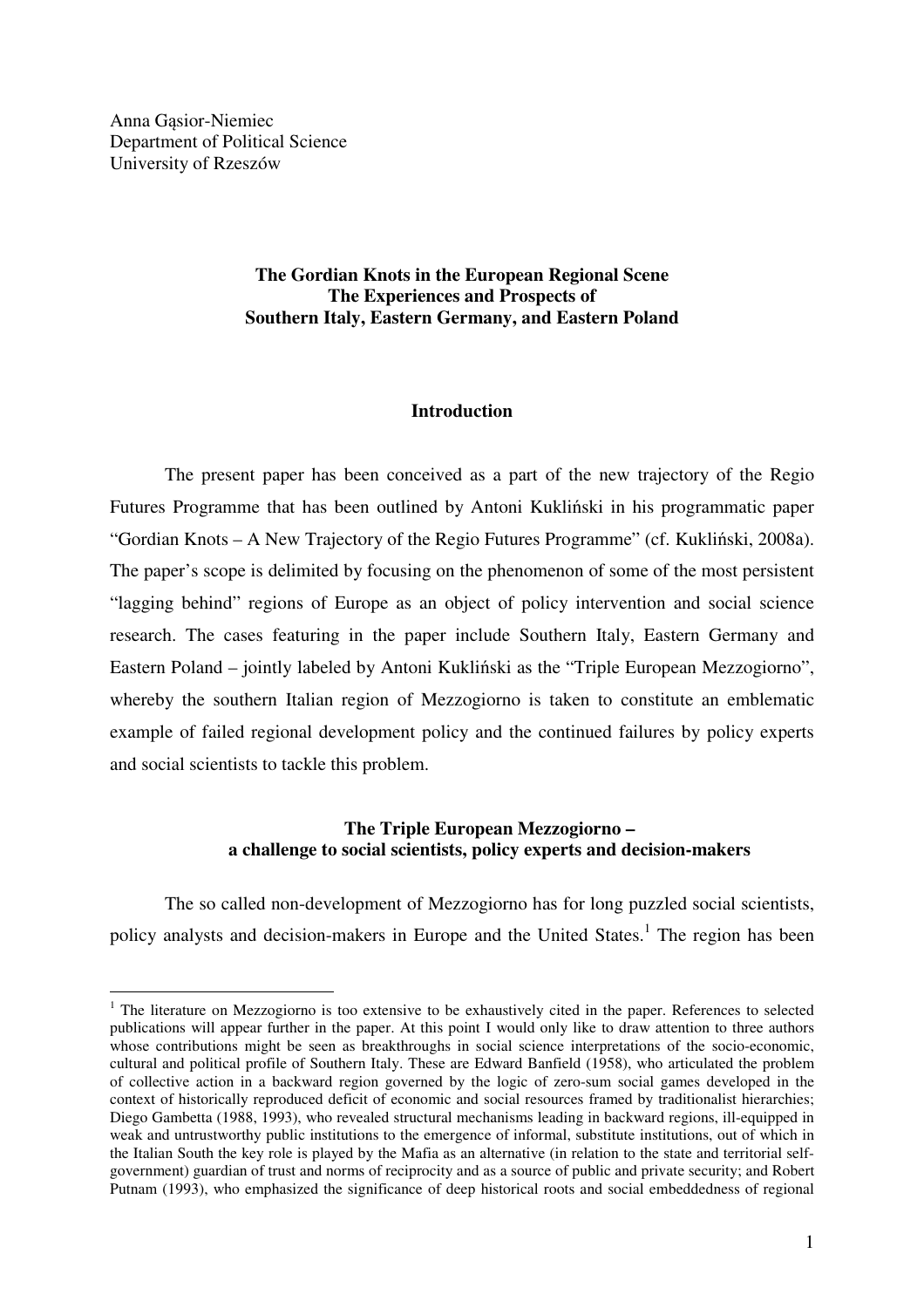frequently presented in the relevant literature and the policy papers as a nexus of historically (re)produced economic, social, cultural, and political problems that require an external, largescale intervention by supra-regional authorities. Until the 1980s such an intervention was authored by the Italian state. Subsequently, following the invention of the Common Regional Policy by the European Communities, the objectives, procedures and measures of the public intervention to trigger development in Mezzogiorno have combined traditions and resources stemming from the two sources.

Despite the decades' long massive intervention, accompanied by an exponentially growing body of ex-ante and ex-post policy evaluation and the related social science analyses, at the beginning of the XXI century Mezzogiorno has not managed to cease to be the emblem of regional backwardness, economic inefficiency, and political ineffectiveness. Only relatively recently there has started to appear a stream of studies, analyses and manifestos that have attempted to depart from this firmly established discourse and deconstruct the image of Mezzogiorno as a uniform, permanent, and inexplicable regional problem-area (cf. Cassano, 2002; Meldolesi, 2004; Rossi, 2004; cf. also Gąsior-Niemiec, 2008d). Their impact on the dominant views has, however, been quite modest so far. Nonetheless, in the future this impact may be reinforced by another, incipient stream of social science studies and interpretations which have explicitly called for making an analytical linkage between the *sustained backwardness* of Mezzogiorno and the *logic of the prolonged external policy intervention* in the region. The present study should be situated in this context.

The apparently intractable problem of non-development in the Italian Mezzogiorno, the related public policy failures, and the concurrent deficit of holistic, plausible and futureoriented (i.e. sensitive to potentially significant micro-processes and developmental weak signals) social science accounts of the problematic should necessarily command a heightened interest on part of decision-makers, policy analysts and social scientists in other countries where there occur cases of manifest regional imbalances. This necessity seems all the more pronounced in those European countries where the regional imbalances have already congealed into a dualistic developmental pattern whereby significant shares of their respective regional spaces are classified as "less favoured", "underdeveloped", "lagging behind", and/or – straightforwardly – as "backward". In some of those countries large-scale, massive external policy intervention programmes have also been designed and have, at least partially, been

-

institutions as well as devising a thought-provoking – albeit in many respects controversial – conception of social capital and civic virtues as crucial factors of regional development.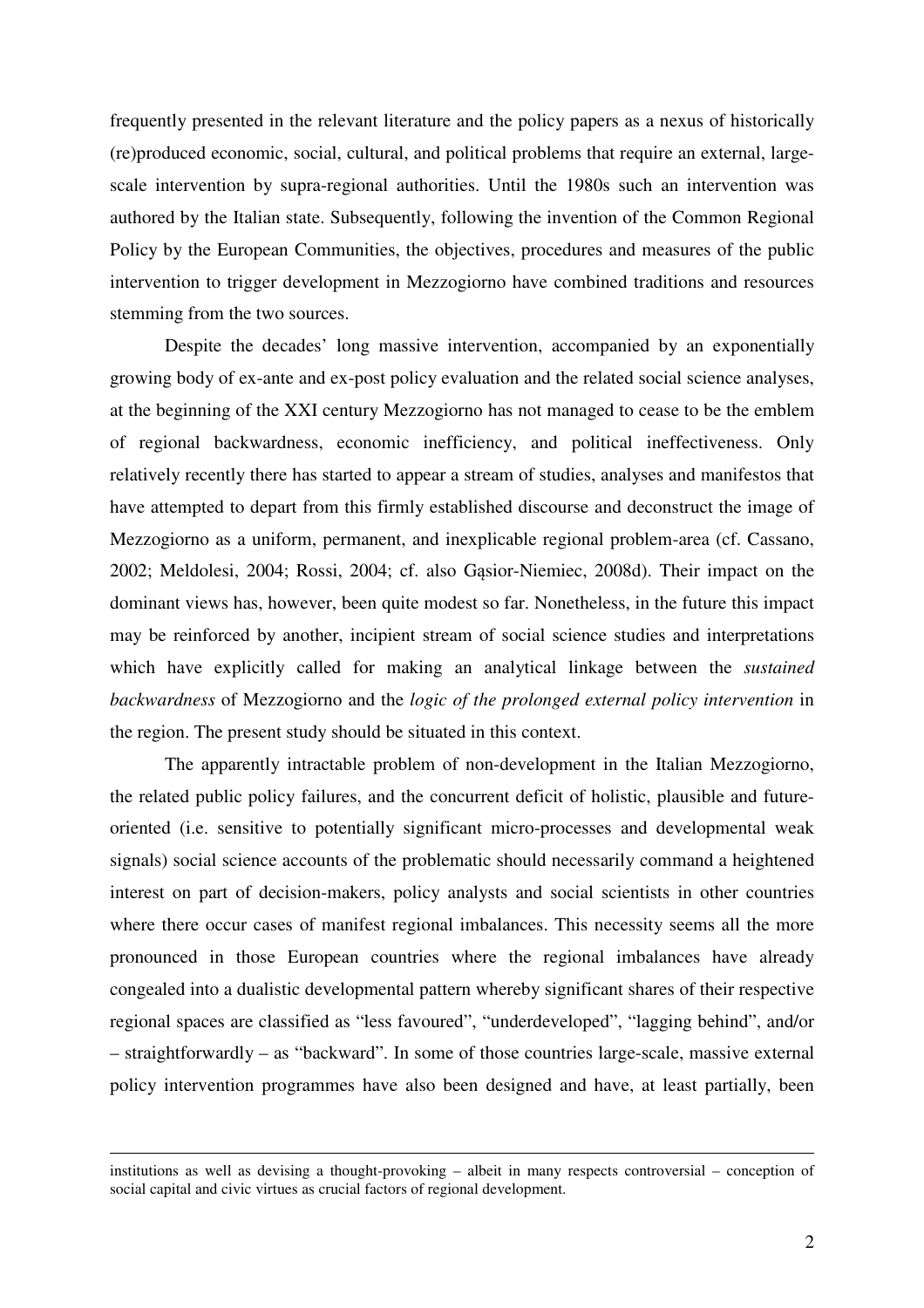already implemented. Post-unification Germany and post-accession Poland are most conspicuous examples of such European countries.

In the circumstances, the present appeal to reconsider the experiences of the Italian Mezzogiorno and to juxtapose them to the situation in eastern Germany and Poland seems urgent. Noteworthy, the appeal emphasizes the need to make use of research frameworks deviating from established socio-economic paradigms and mainstream methodologies as a necessary complement to the former (cf. Kukliński, 2008a, b). This emphasis is related *inter alia* to the current German evidence which shows that even seemingly perfectly designed and lavishly funded policy programmes such as the *Aufbau Ost* (Rebuilding the East) programme – which has been already running for ten years basing on top expert analyses and recommendations – have proved to be disappointing and are provoking intensifying criticism and frustration both on part of the policy-makers, analysts, and the regional populations involved (cf. Lentz, 2007; Assman, 2006; Röpke, 2006). In the meantime, in Poland another large scale operational programme, labelled *Polska Wschodnia* (Eastern Poland), has just been approved for implementation.

Doubtlessly, in both of the two countries top experts and specialists were commissioned to prepare analyses on which the planned policy intervention is based. The respective objectives, procedures and instruments included in the East development policies in Germany and Poland were thus designed basing on certainly valuable scientific reviews and recommendations. Moreover, the necessity to embark on those large scale public interventions in the eastern regions of the two countries has been recognized and approved by experts affiliated by the European Commission. However, the Italian (and so far German) case suggests that the design and implementation of such large scale pro-developmental programmes is an extremely difficult and risky enterprise which requires constant monitoring and flexible rules allowing for their on-going evaluation and re-adjustment.

This is evidenced by the fact that apparently, despite considerable financial and institutional means involved in such programmes, they do not succeed in reaching their major objectives. By contrast, they are liable to trigger and/or reinforce many (both undesirable and desirable) side-effects, which more often than not are not captured timely by mainstream analyses focusing on macro-level factors and utilizing aggregate, primarily quantitative data. It thus turns out that even highest quality mainstream analyses and recommendations underpinning scientific and political frameworks of such large scale public intervention programmes may not be sufficient to recognize and identify, take into account, explicate, and foresee all of the mechanisms and factors which could contribute to sustaining/breaking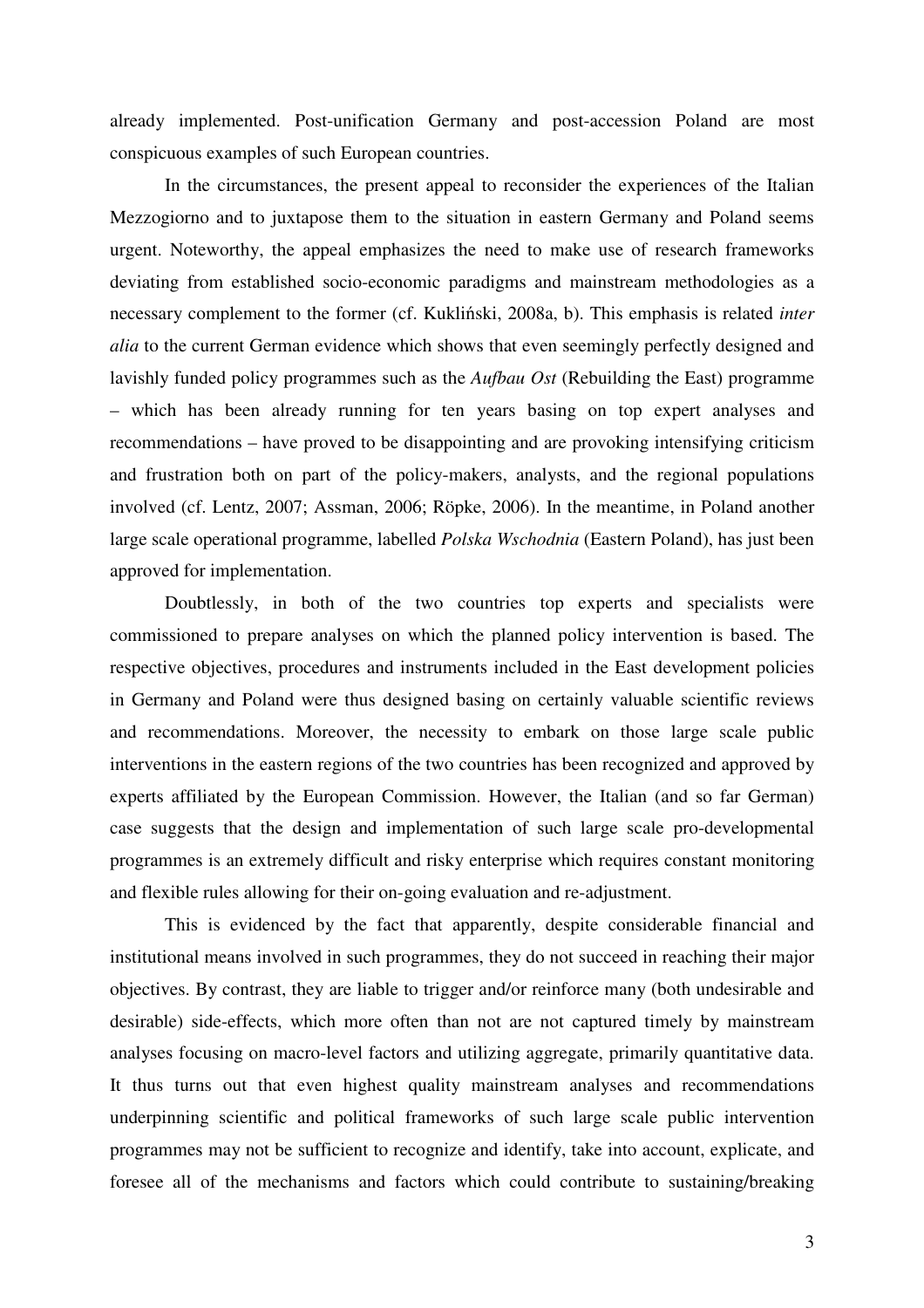patterns of regional (non-)development in the regions labeled as persistently backward. This partial analytical blindness should be openly discussed and progressively eliminated.

On the one hand, this partial analytical blindness is obviously related to the macro orientation of such analyses, which makes them operate at a level of abstract generalizations – the result being their concentration on mostly already shaped, mass trends and tendencies. On the other hand, it has to be attributed to the very nature of social science research, especially to features such as self-reflexivity and intentionality of social actors, which generally makes social science analyses vulnerable to unforeseen phenomena and processes triggered by (intentional and unintentional) changes in behaviour of social actors who have the capacity to react to (real and imagined) stimuli, discourses and practices appearing in their environment. These features certainly make the predictive power of social science analyses rather limited (cf. Mokrzycki, 1991).

On the other hand, however, this partial analytical blindness might be also related to what has elsewhere been labeled as a paradigm trap (cf. Kukliński, 2008b; Myrdal, 1967). Namely, too rigid and strict following of established scientific paradigms makes researchers and analysts stick to pre-defined and foreclosed sets of assumptions, concepts and hypotheses, which necessarily limits their cognitive horizon to only such processes, phenomena and objects that are perceivable, measurable and explainable by those conceptual paradigms and analytical toolkits. Research questions that exceed the limits of the given paradigms are simply not asked while phenomena and processes not fitting the given conceptual and operational grids are not recognized.<sup>2</sup> Thirdly, there is a problem of political correctness and/or lack of political courage affecting policy-related analyses, which again might make analysts not consider certain issues at all and not ask certain policy-related questions.

To exemplify, I will mention here three issues which – because of the aforementioned causes of partial analytical blindness – have hardly appeared in the Polish discourse of social sciences that describes the on-going transformation of the regions in Eastern Poland after the systemic breakthrough of 1989. These issues include: 1) the logic and effects of the policy of forceful, top-down "modernization" of those largely agrarian regions by means of structural mechanisms to lead to a rapid collapse of both large state farms and – in particular – small private farms which produced mainly for internal needs of countryside and small town families inhabiting the regions; 2) the lack of policy to support accumulation and conversion

 $2^2$  A new methodology, developing on the basis of the concept of weak signals, could be pointed out as one of the potential ways to escape the trap of abstract generalizations, foreclosed paradigmatic reasoning, and concentration on already strongly established trends (cf. Gąsior-Niemiec, 2007b; Hiltunen, 2005).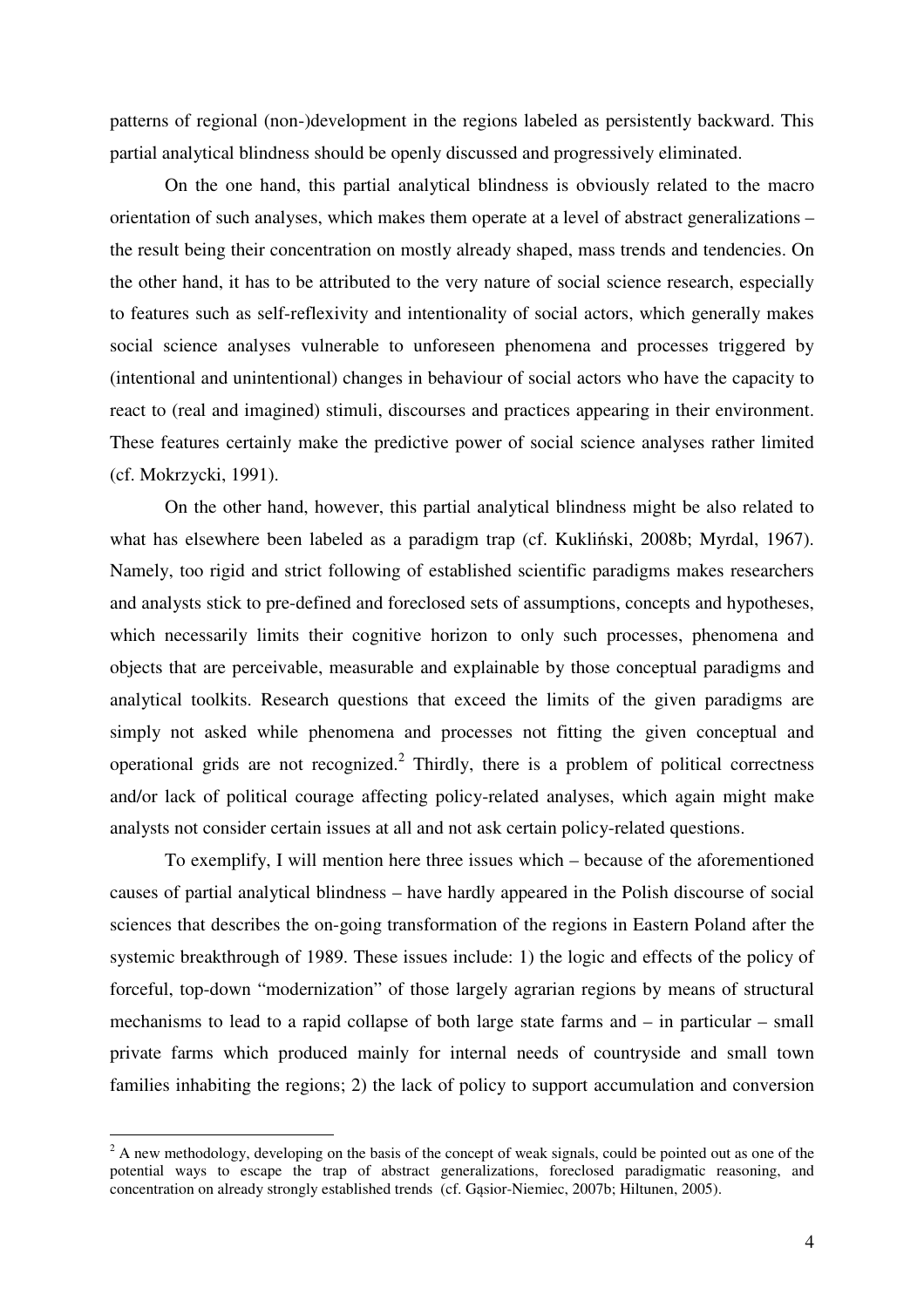of the capital gathered during mass labour migration of the inhabitants of those regions abroad – which, by the way, for years has proved to be the only viable strategy of survival and growth for the majority of the population in Eastern Poland, otherwise tellingly classified by social scientists as "losers" of the transformation; and 3) the logic and effects of the policy to "modernize" civil society in Poland after the collapse of the system of real socialism.

In the first example, it goes almost unnoticed that this "modernization" – implemented for about 20 years already – has led not so much to multi-functional restructuration of the Polish countryside, greater and improved professional involvement of its inhabitants in the regional labour markets or an increase in the quality of their lives. Rather, it has resulted in transforming considerable shares of the rural and small town populations – who earlier earned their living (and personal dignity) by working in the small family farms and/or shared the work on the farms with working in local factories – into permanently unemployed ("parasitic") clients of local social assistance centers.

This transformation has, in turn, brought about negative consequences not only in the overall structure of income in the rural areas – which has been now dependent on unemployment, retirement and social benefits<sup>3</sup>, but also in the sphere of interpersonal relationships, collective and individual survival strategies prevailing now in the countryside and small town in Eastern Poland. Employment in the shadow economy, shuttle migration, involvement in illegal activities and organized crime has become "normal" strategies of survival and growth, while a dramatic surge in social pathologies, disrupting neighbourhood and family bonds and progressive devastation of public space and public goods have further reinforced the already strong trend towards stigmatization of those regions and people inhabiting them.

This policy of "modernization" has been also paralleled with intensifying drainage of economic and social resources of those poor and "backward" regions in eastern Poland. In the social dimension, the continuing mass scale emigration of the younger and better educated inhabitants (to big cities in Poland and mostly abroad) means continuing depreciation of the local and regional human resources. In the economic dimension, the scarce financial resources of the regional populations are drained because of the (intentionally accelerated by the state) collapse of the local production systems and the ensuing colonization of the sphere of local production, commerce and consumption by actors external to the region. These actors import to those depleted eastern regions goods and services produced outside of the regions selling

<sup>&</sup>lt;sup>3</sup> Apart from remittances sent by emigrants, that is.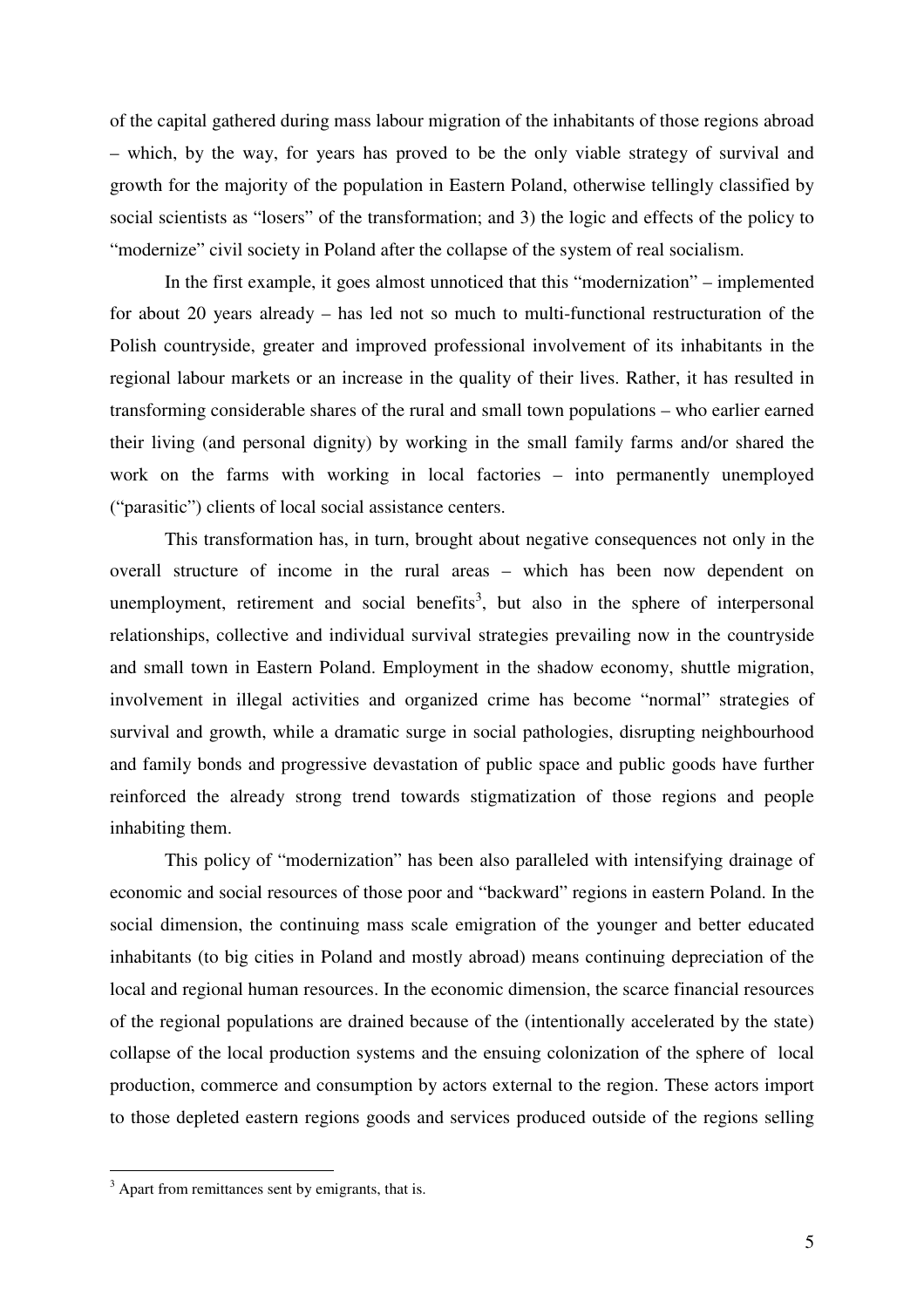them for *prices much higher* than those quoted in much richer metropolises (I do not enter here a discussion of the issue of usually much lower quality of the goods and services sold in those regions). $<sup>4</sup>$ </sup>

In the second example, neither public authorities not independent experts recognized a "developmental opportunity" into which the aforementioned mass labour migration abroad could be turned in those regions. In consequence, no mechanisms have been triggered and no measures implemented by public administration, banking system, business support institutions, educational system etc. to stimulate and facilitate systematic accumulation and strategic investment of considerable remittances flowing from the migrants to their families in the Eastern Poland. No mechanisms have been devised either to facilitate optimal conversion of other types of capitals and assets – qualifications, skills, contacts, habits, coded and tacit knowledge, attitudes – acquired by the shuttle migrants abroad. Those potentially huge resources have thus been wasted in a collective dimension. In the individual dimension, they were also underutilized because – out of the lack of other growth options – they were converted into spiraling consumption, exemplified for instance by (shocking for experts) dynamics in private car sales or private home construction in those poor regions. In addition, the spiraling consumption trajectory has negatively affected value hierarchies and social interactions in those still "traditionalist" regions.

In the third example, systematic and from  $2003$  systemic<sup>5</sup> action by the public authorities who privileged and finally enforced a – both! – market and bureaucratic logic in the sphere of civil society have contributed to a significant weakening of traditional grassroots organizations and self-help initiatives, especially in the countryside and small towns. The grassroots were not able to face the imposed on them requirements demanding for instance that they employ professional layers and accountants to follow the same fiscal-administrative regulations as private businesses. Neither they were able to fulfill fiscal and administrative criteria set in competitions for public funding (from the local government, central government and the EU budget) streamlined into support for providers of social services, soft

<sup>&</sup>lt;sup>4</sup> To make the point more vivid: the inhabitants of those rural regions – who were systemically forced to give up the production of agricultural produce utilized by themselves and were not offered instead any real systemic support to push them into more modern employment and entrepreneurship – are now forced to buy the subsistence produce on the market supplied by industrialized farms and imports, paying e.g. for potatoes, tomatoes, apples, eggs, meat and the like much higher prices than those paid by inhabitants of big cities, for example Warsaw!

<sup>&</sup>lt;sup>5</sup> 2003 was the year when the law on public benefit and volunteering was adopted in Poland, which led to an unprecedented bureacratisation of larger civil society organizations and collapse of many small grass roots, unable to bear the financial and administrative costs incurred by criteria of their "modernization" inherent in the law (cf. Gąsior-Niemiec, Gliński, 2007; Nicholson, 2008).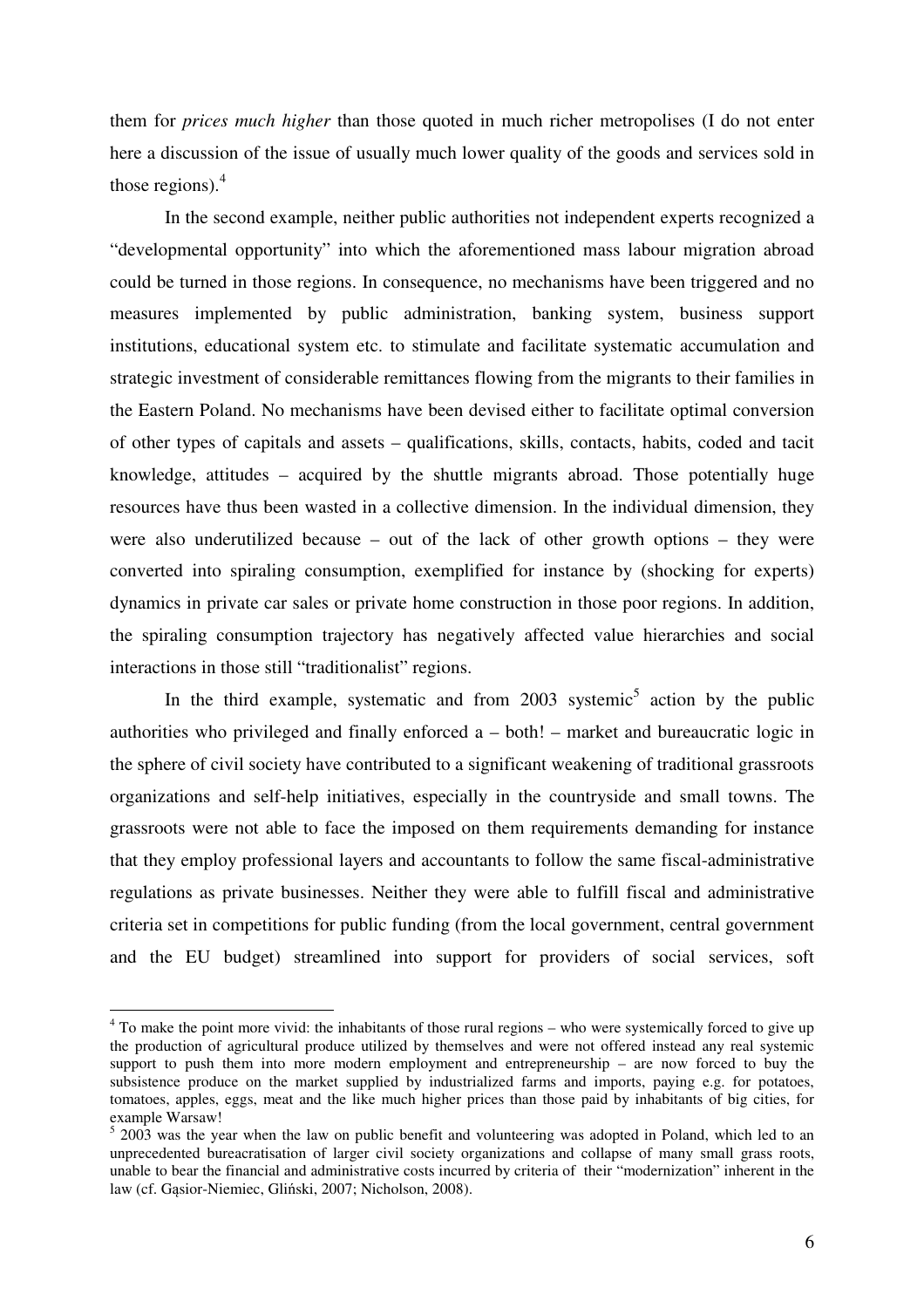developmental factors etc. They were even more discouraged by the regulations that burdened self-help initiatives – for instance traditional rural committees or ad hoc neighbourhood groups to assist victims of natural catastrophes – with taxes imposed on private donations. Thus, the policy of "modernization" of civil society has brought about a collapse or farreaching depletion of traditional norms of reciprocity, solidarity, self-help and co-operation in those regions.<sup>6</sup> This strategy of "modernization" must be seen as quite striking if compared with the simultaneous, quite lavishly funded, calls for the building of social capital and increasing local potential for collective action as major factors of development issued by top authorities in Poland and the EU.

It follows that continuous attempts to design cutting edge, interdisciplinary, comparative, less "loyal" to dominant paradigms and less sensitive to political correctness research initiatives should be promoted and supported in order to complement mainstream research accounts and policy analyses. Such complementary research initiatives are recommendable both at the outset of policy programmes and on an on-going basis throughout the programmes' implementation and evaluation stages. Often, by asking non-conventional questions, using less established methodologies, focusing on the micro- or meso- instead of macro-level, registering various developmental "weak signals" as well as making use of multiple case studies and putting them in the framework of international comparisons, such initiatives are able to pre-identify at least some of the missing factors which impact on socioeconomic processes. They are likely to produce valuable insights both into the causes of regional (non-)development and failures/successes of pro-developmental policies which are complementary to the mainstream analyses and recommendations (cf. POR, 2006).

Such a broadening of the research approach seems particularly needed in the case of regions whose trajectories resemble a trajectory of the Italian Mezzogiorno – "a classic example of a region where processes of the 'vicious circle' known from Gunnar Myrdal's theory are constantly reinforced" (Grosse, 2004: 144; cf. Szlachta, 2007:5). Efforts to identify mechanisms responsible for the replication of such vicious circles require using a much greater variety of research approaches than practiced today if they are to succeed.<sup>7</sup> The

<sup>&</sup>lt;sup>6</sup> This is not to say, that there have been no merits in this policy. Rather, it is again to stress that top down administration of any kind of modernization might bring quite perverse results unless it is supported by sufficient knowledge of local circumstances and adequately adapted to them.

<sup>&</sup>lt;sup>7</sup> These include both the more anthropological case study approaches emphasized above as well as more structural long duration approaches advocated by Kukliński (2008a,b) and exemplified e.g. by Zarycki (2008a). Combined, they may shed light on the underlying developmental barriers and emerging – often produced by systemic action – Gordian Knots as well as – making also use of collective tacit knowledge resources in the studied regions – point to feasible and rational ways of (at least partial) solving of the problems.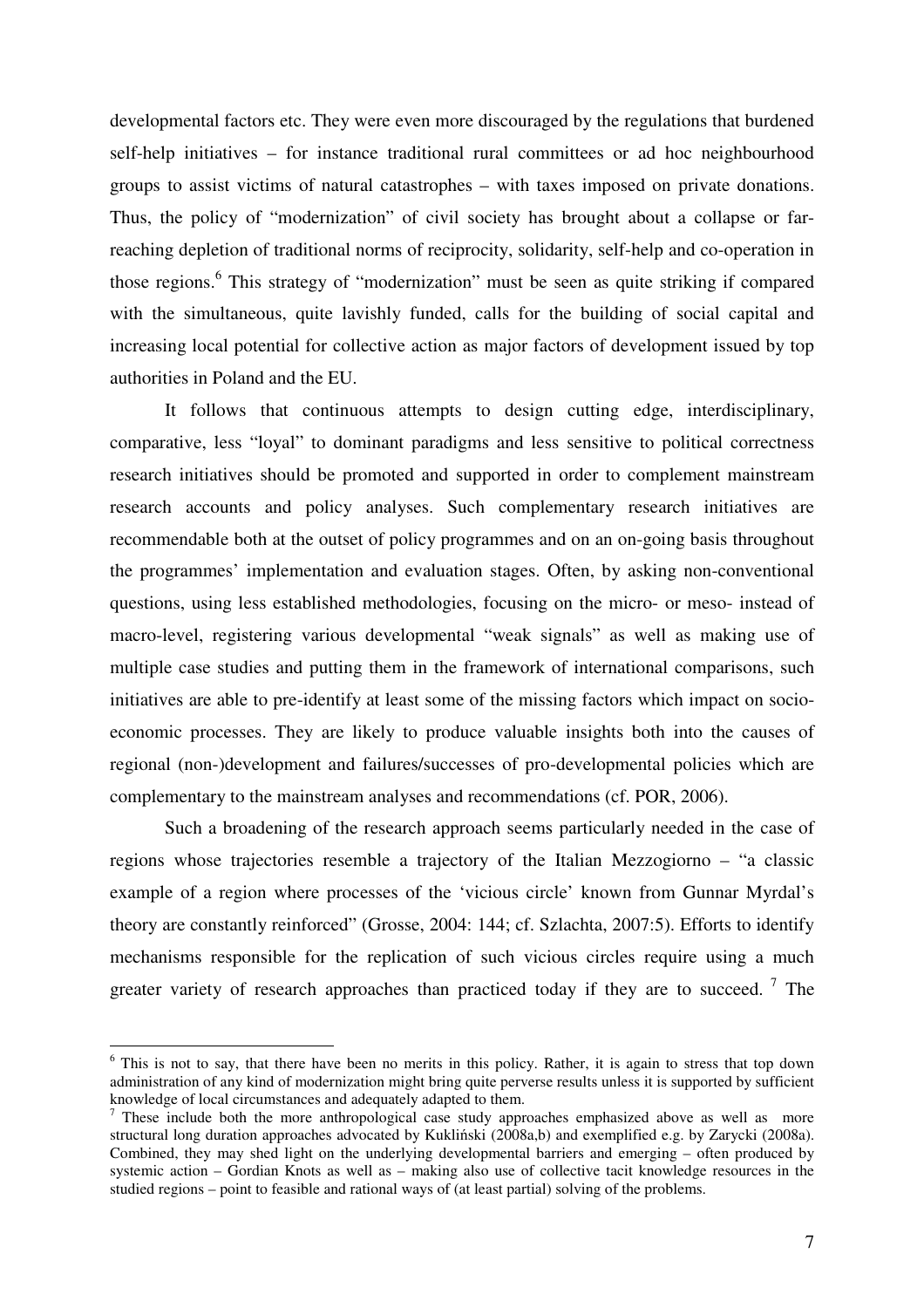research initiative "Gordian Knots – The Triple Mezzogiorno. A New Trajectory of the Regio Futures Programme", of which the present paper is part, should be considered in this context.

#### **The methodological framework of the Triple Mezzogiorno research trajectory**

The proposed research trajectory will be developed taking as its starting point the methodological framework discussed during a series of conferences dedicated to the Regio Futures Programme (cf. reports by Gąsior-Niemiec, 2007a, 2007b, 2008a). The main conceptual structure of the framework has been presented in a paper by Kukliński (2008b; cf. also Jakubowska, Kukliński, Żuber, 2008a), reviewed and developed in papers by Arnaldi (2008), Amoroso (2008), Galar (2008), and Zarycki (2008a), whereas some of its elements have been empirically illustrated in analyses conducted by Domański *et al*. (2008), Ietri and Rota (2008), Rončević *et al*. (2008), and Rybiński, Opala and Hołda (2008). This basic methodological frame is constituted by an analytical matrix resulting from an interplay of four perspectives and four leading concepts, that is diagnoses, prognoses, visions, strategies and long duration, barriers to development, Gordian knots, Alexandrian solutions.

The construction, specification and filling out of such a matrix necessitates the use of a genuinely interdisciplinary social science toolkit aided by insights derived from still budding, new disciplines of knowledge production such as, for example, social foresight, regional foresight, and futures studies. Such a broadly conceived methodological machinery to expand the existing hermeneutic horizon delimiting knowledge building processes in region-focused research and policy analyses may eventually contribute to a much needed paradigm change in the field of regional studies (Kukliński, 2008b; cf. Wierzbicki, 2008; cf. also Gąsior-Niemiec, 2004; 2008b). This tentative promise is also suggested by an emphasis put on the one hand on exceeding the barriers of academic self-satisfaction, conventional wisdom and political correctness and on the other – on an increased application of self-reflection, theoretical imagination and political courage (cf. Kukliński, 2007).

The application of this new approach is to be visible both in a constructive critique of the existing approaches and the formulation of a new, long-term, policy-conscious, interdisciplinary, comparative research programme focused on future trajectories of regional development. In brief, the proposed methodological approach is hoped to go not only beyond mainstream social science analyses but also to reinvigorate the field of policy analyses and policy-making related to the problematic of regional development. Such a methodological breakthrough seems particularly needed in the case of regions labeled as persistently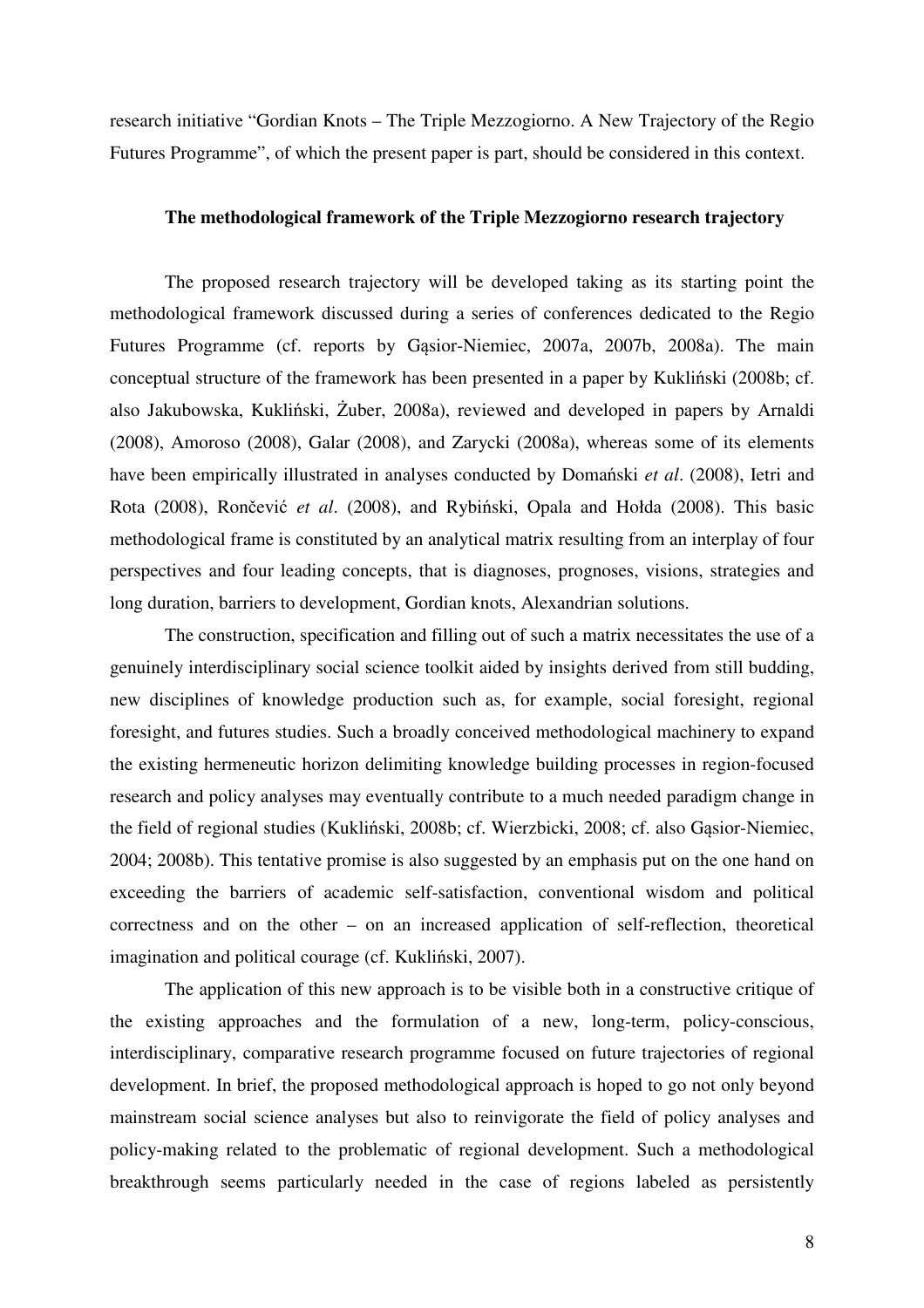backward and analyses underpinning large scale policy intervention programmes already implemented or envisaged with a view to triggering development in those regions. As mentioned in the previous part of the paper, the existing approach to such regions has not been fully successful which is evidenced by frequent incidence of both research and policy failures.

# **The case of Mezzogiorno – preliminary insights and research issues**

The case of Mezzogiorno has become one of the recurrent topics of the continuing debate over the conditions, factors and measures, causes and effects of the implementation of subsequent models and strategies of socio-economic development in Europe (cf. Gąsior-Niemiec, 2003a; Grosse, 2004). This southern part of Italy has been consistently, over decades, cited as a classic example of failed modernization, a paradigmatic instance of a peripheral trajectory of development or parasitic non-development. It has been pointed out as a most glaring instance of a region which is unable to take advantage of subsequently appearing developmental opportunities – which are probably best described by borrowing the concept of policy windows (cf. Keim, 2007) – offering a chance to actively "join in" the developmental mainstream, to "catch up", to "move" from a periphery to the developmental core. At different times different reasons have been singled out to account for this persistent state of affairs. Ultimately, vaguely defined "initial historical conditions", recently largely transformed into theses of lacking trust, depleted social capital and institutional underdevelopment as well as late and incomplete industrialization have dominated the discourse explaining non-development of Mezzogiorno.

Late modernization was put forward as *the* factor to establish and freeze a dual structure of the modern Italian state supposedly clearly divided into progressive and developed (i.e. industrialized) North and backward, underdeveloped (i.e. agricultural) South – the Mezzogiorno. Within the framework of a developmental paradigm equaling the notion of development with the notion of modernization, the notion of modernization with the notion of industrialization, and industrialization with dominance of heavy industry, big factories and the Fordist mode of production, the Italian South almost "naturally" – according to "objective" statistical data measuring growth – constituted the flipside of the postwar Italian economic miracle. It was defined as backward and lacking, pictured as a developmental desert to be cultivated and civilized by the Italian state (and then the European Union).

The policy of *trasformismo* inscribed in the idea of exceptional state interventionism entailing direct (industrial) investment subsidies, tax wavers and so called social transfers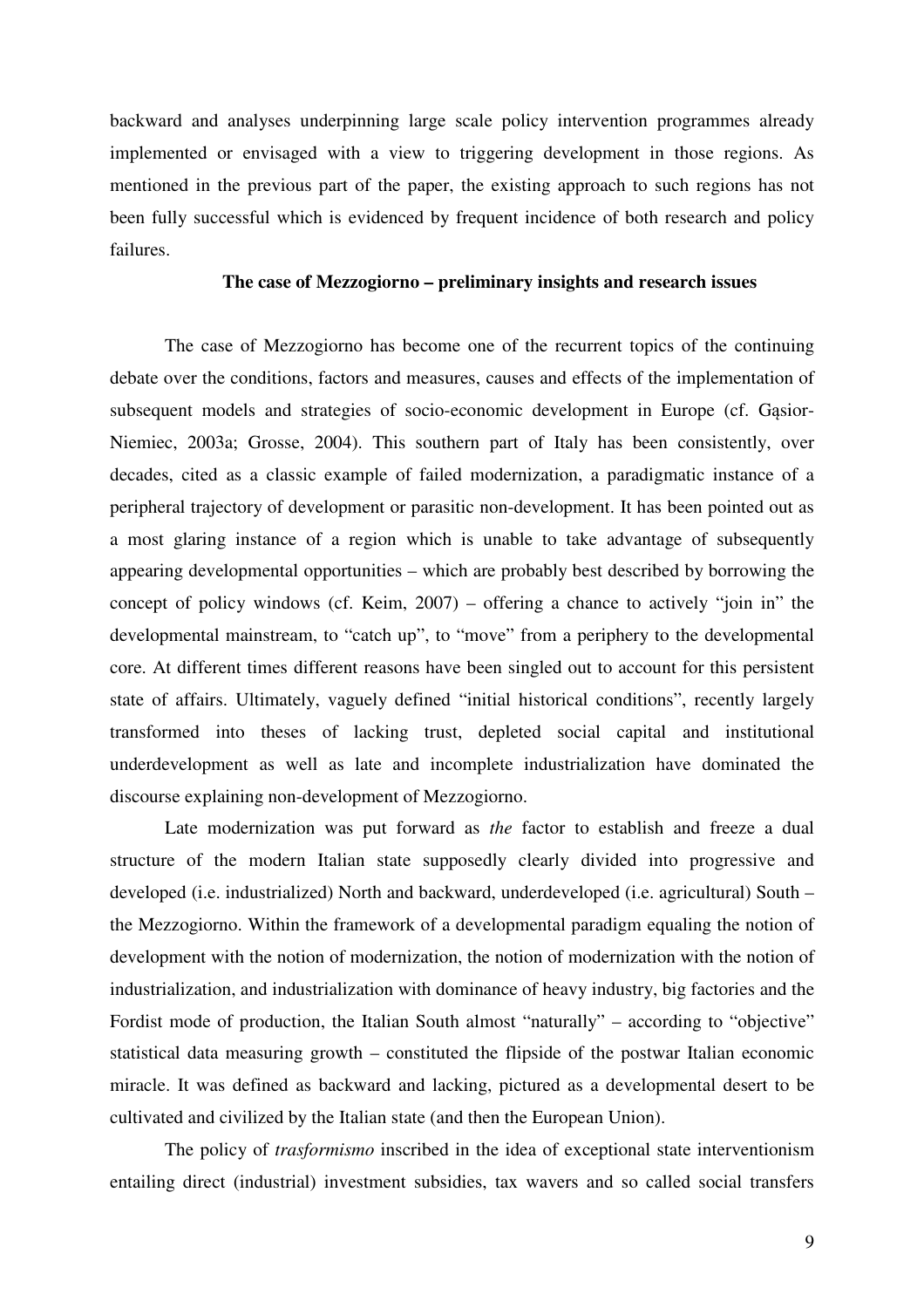were the main instruments used in the strategy to modernize Mezzogiorno. Strikingly enough, this strategy – recording failure after failure – remained unchanged for several decades, to be finally incorporated as the main instrument of regional policy by the European Union implemented in Italy until mid-1990s (cf. Cersosimo, 2000 – cited in Gąsior-Niemiec, 2003a). A closer look at the history of this period of public interventionism in the Italian macro-region may yield many relevant insights to be incorporated in the processes of programming, implementation and evaluation of large scale public intervention programmes in other countries.

 While it is beyond doubt that the current socio-economic problems of Mezzogiorno have deep historical roots dating back to early feudal modernization which by the XIII century made the then Norman southern kingdom one of the most efficient and productive machineries of agricultural exploitation in Europe<sup>8</sup>, the modern era state of non-development in the region was really institutionalized after the first and especially after the second world war. The basis of this institutionalization was constituted by a tacit agreement concluded between industrialists of the North and landowners of the South with an active inducement and in the interest of the nascent Italian political elites (LaPalombara, 1978: 73-74 – cited in Gąsior-Niemiec, 2003a).

The compromise involved opting for a model of a centralized but weak state which, on the one hand, facilitated or even sponsored the accelerated industrialization of the northern regions, while enabling the survival of agrarian feudalism in its southern provinces. As a result the North developed its production and consumption bases while its growing middle and working classes participated in the postwar prosperity, democratization and emancipation. In the meantime, in the South the so far existing semi-feudal structures entailing immense socio-economic disparities, asymmetric patronage relations and survival rather than growth oriented individual living strategies were frozen and/or specifically "modernized" to exploit opportunities offered by the modern Italian state. The compromise was guarded in the North by powerful economic lobbies and tacit agreement of the labour unions, while in the South it was secured by a system of tight interdependencies between landowners, the clergy, bureaucrats, and last but not least local mafiosi.

 The establishment and operation of the so called *Cassa per il Mezzogiorno* constituted an epitome of the system. The notorious *Cassa* functioned as an institutional nexus for the

<sup>&</sup>lt;sup>8</sup> This case actually invites a comparison with the case of the Polish-Lithuanian Commonwealth's economic miracle of the XVI and XVII centuries, the subsequent "freezing" of the agrarian and exploitative social and economic structures in Eastern Poland and the role played by that legacy in today's backwardness of the Polish eastern regions.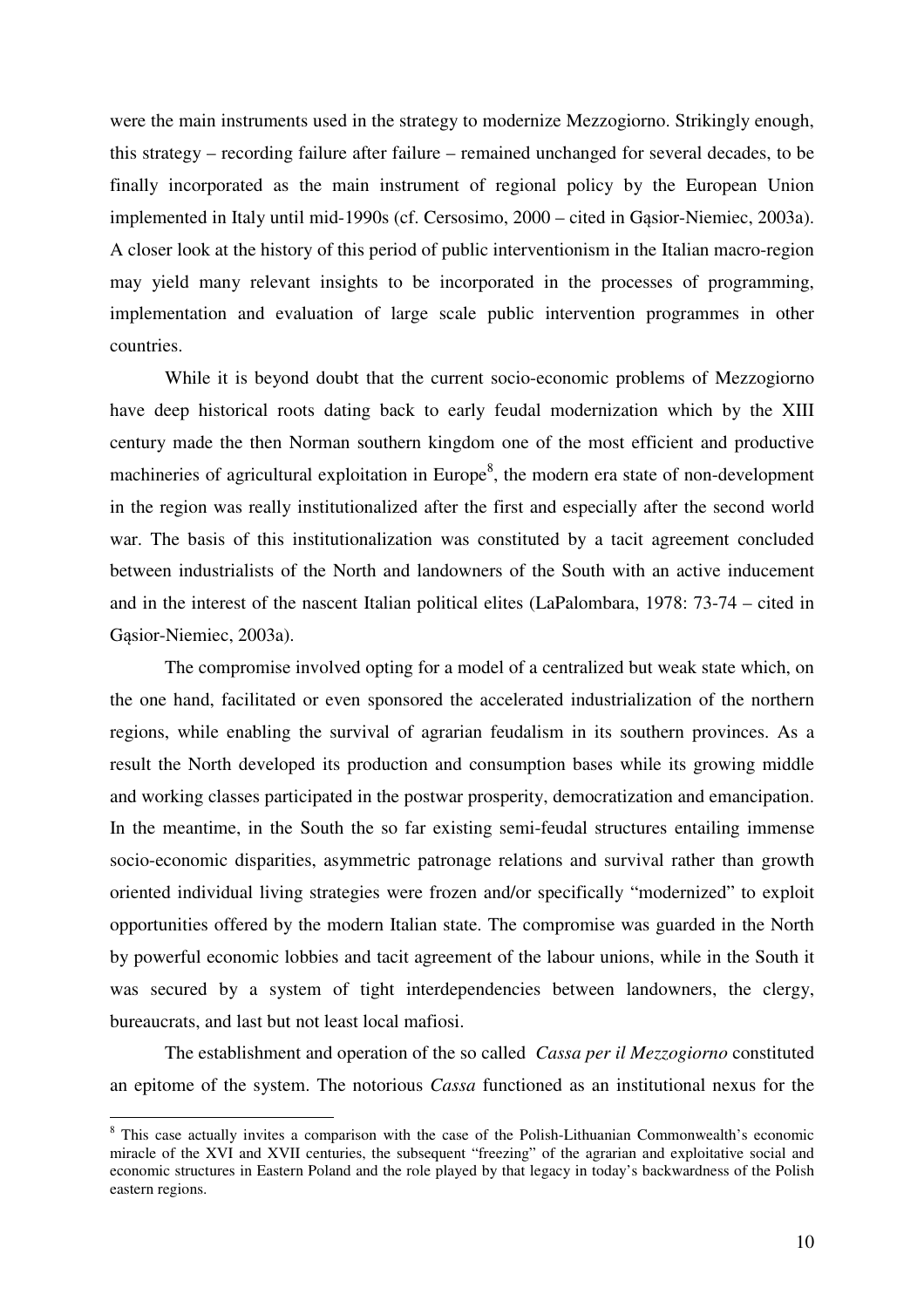financial transfers flowing from the state budget (and then the EU's budget) to the Italian South. It remained in operation for more than half a century despite several devastating evaluations of its ineffectiveness, widely publicized cases of fraud, nepotism and corruption, and exorbitant costs of its functioning. The existence of the *Cassa* was a direct consequence of the interventionist model adopted in Italy initially. Serving powerful interests it was never really questioned before its collapse in the 1990s. On the level of political declarations and policy recommendations the huge direct budgetary transfers distributed by the *Cassa* were justified by a developmental doctrine promising to cause a gradual transformation of the socio-economic relations in the South leading to establishing there a replica of the Northern model of development<sup>9</sup>.

 Due to the share of area and population covered by the policy, the bulk of the state interventions ultimately financed welfare substitute transfers, i.e. artificial compensation to the inhabitants of Southern Italy, which took shape of various social benefits – unemployment, housing, social assistance, health, disability, retirement etc. *Notably, when measured on the level of individual beneficiaries those benefits would seem quite symbolic and as such could not really contribute to pushing the individuals out of the vicious circle of poverty, dependency and backwardness*. Another lion's share of the transfers was constituted by expenditure covering public investments privileging hard infrastructure, the so called public works as well as direct investment grants. The latter would often lead to erratic and short-lived greenfield industrialization of the South. Evidenced by the direction of end financial flows, this public assistance was mostly consumed by experts from the North advising public institutions as well as Northern industrialists and entrepreneurs who partly (and often temporarily) relocated their basic production units to the South in exchange for grants and tax wavers. The so called social transfers benefited the North indirectly as well by artificially increasing purchasing power of the Southerners who could buy and consume more and more goods imported from the North.

Therefore, despite some unquestioned positive (albeit excessively slow and costly) effects of the policy model, such as the progressive development of transportation infrastructure, educational infrastructure, tourist infrastructure, a general civilizational advancement and gradual alleviation of absolute poverty in many localities of the South,

<sup>&</sup>lt;sup>9</sup> Notably, the same type of justification to legitimize quite different policies was pronounced in Poland during the first years of post-communist transformation under the label of "transition to democracy and market economy". Revised by the growing bulk of mainly off-mainstream social science research, today the notion and doctrine of "transition" must be seen as totally compromised. Nonetheless, the shadow of the same logic of justification may be noticed behind the German *Aufbau Ost* action – see the second part of the present paper.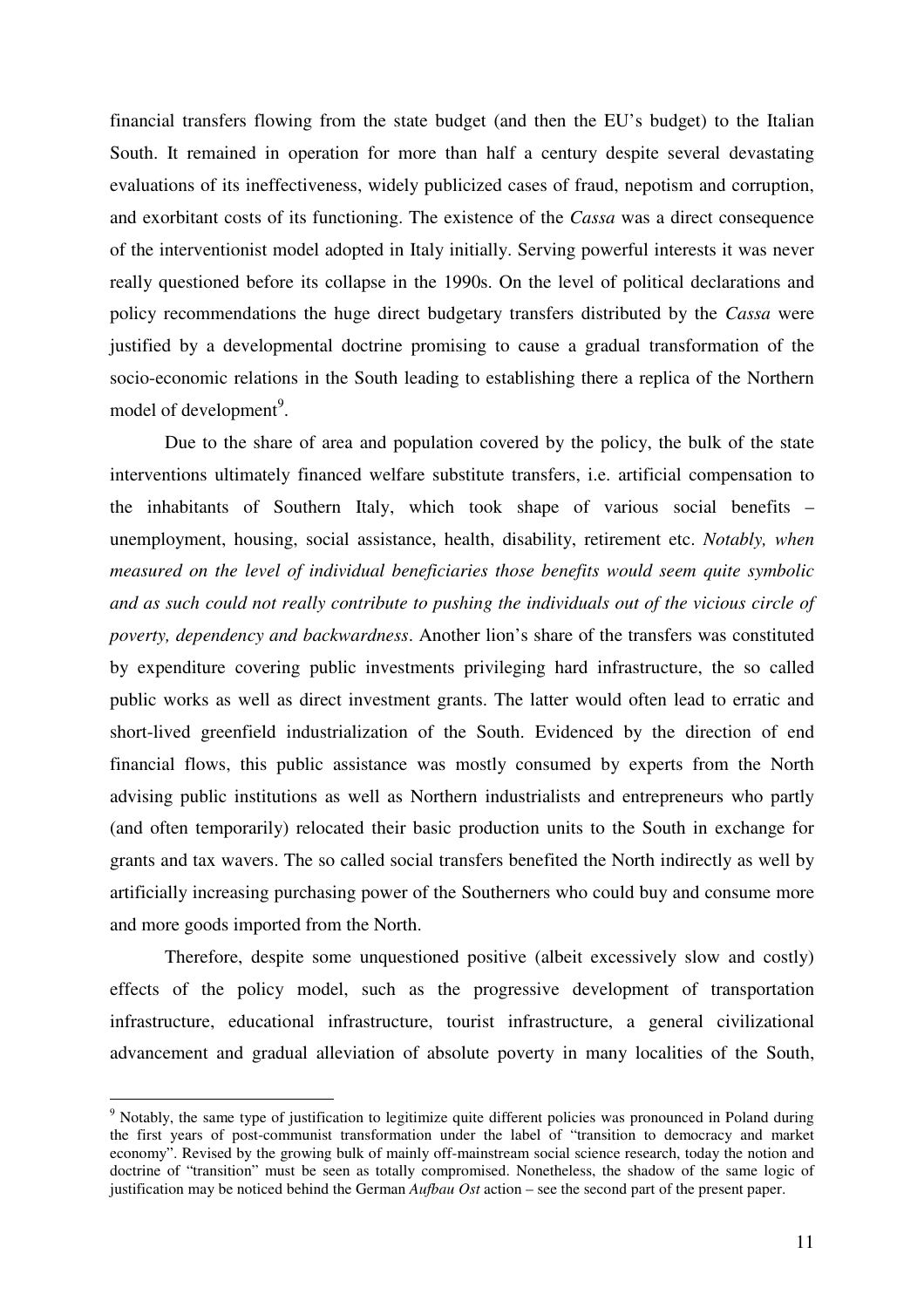several of its long-term negative consequences could be pointed out. Apart from the systematic drainage of the resources formally allocated to Mezzogiorno, the negative consequences involved *inter alia* the colonization of the pro-developmental institutions and resources by political parties and an increasing overgrowth of corrupt *catenas* fed by the funds flowing through the *Cassa per il Mezzogiorno*. The *catenas* took advantage of the funds distributed quite arbitrarily, while the clientelist relationships on which this distribution was hinged reached from the local to the national level.

Driven by particularistic interests<sup>10</sup>, not coordinated, not adapted to local conditions, and poorly prepared investments such as production plants, infrastructure projects, technology parks etc. – often initiated without preceding economic or just logistic feasibility studies – would often turn into "cathedrals on the desert". Like never-ending "pharaoh" public works, such industrial cathedrals frequently proved unsustainable, of poor quality and/or just botched. In addition, their contribution to the prosperity, welfare, professional inclusion and personal advancement of the local population was of marginal importance, which only reinforced the dominance of the local patronage system and emigration in the survival strategies of the Southerners. Finally, despite its length, scale and resources the state (and then also EC) pro-developmental intervention in the South has not contributed to strengthening of local, regional or central state institutions. Neither has it induced an improvement in their image. Public trust in those institutions has not increased – the perception of inflated, biased, weak and corruption-prone public institutions has prevailed. The stigmatized image of the Italian South has not been changed either.

 It could be thus concluded that the inflated and weak Italian state had in fact cultivated with the use of its administrative-fiscal apparatus one of the most striking developmental disparities in Europe (cf. Partridge, 1998 – cited in Gąsior-Niemiec, 2003a). The social disembeddedness and unreliability of the Italian state and regional institutions, the parasitic political class, shady arrangements linking politicians not only with businessmen but also with criminals, widespread remnants of strong feudal and patriarchal relationships in economy, administration and society, omnipresent organized crime (mafia, camorra, n'Dranghetta etc.), and weak civil society could be named as major factors facilitating and contributing to the reproduction of the vicious circle of backwardness in the South.

<sup>&</sup>lt;sup>10</sup> This is best illustrated by the overgrowth of so called *leggine* – short-term legal changes introduced to satisfy particularistic interests of narrow lobby groups. Another example is constituted by the practice of so called *interventi a pioggia* whereby – to at least partly satisfy expectations of their political supporters – decision makers would distribute a "shower" of odd small grants and benefits in areas politically loyal to them. In this regard, one could find more than superficial similarities between the Italian and the Polish case.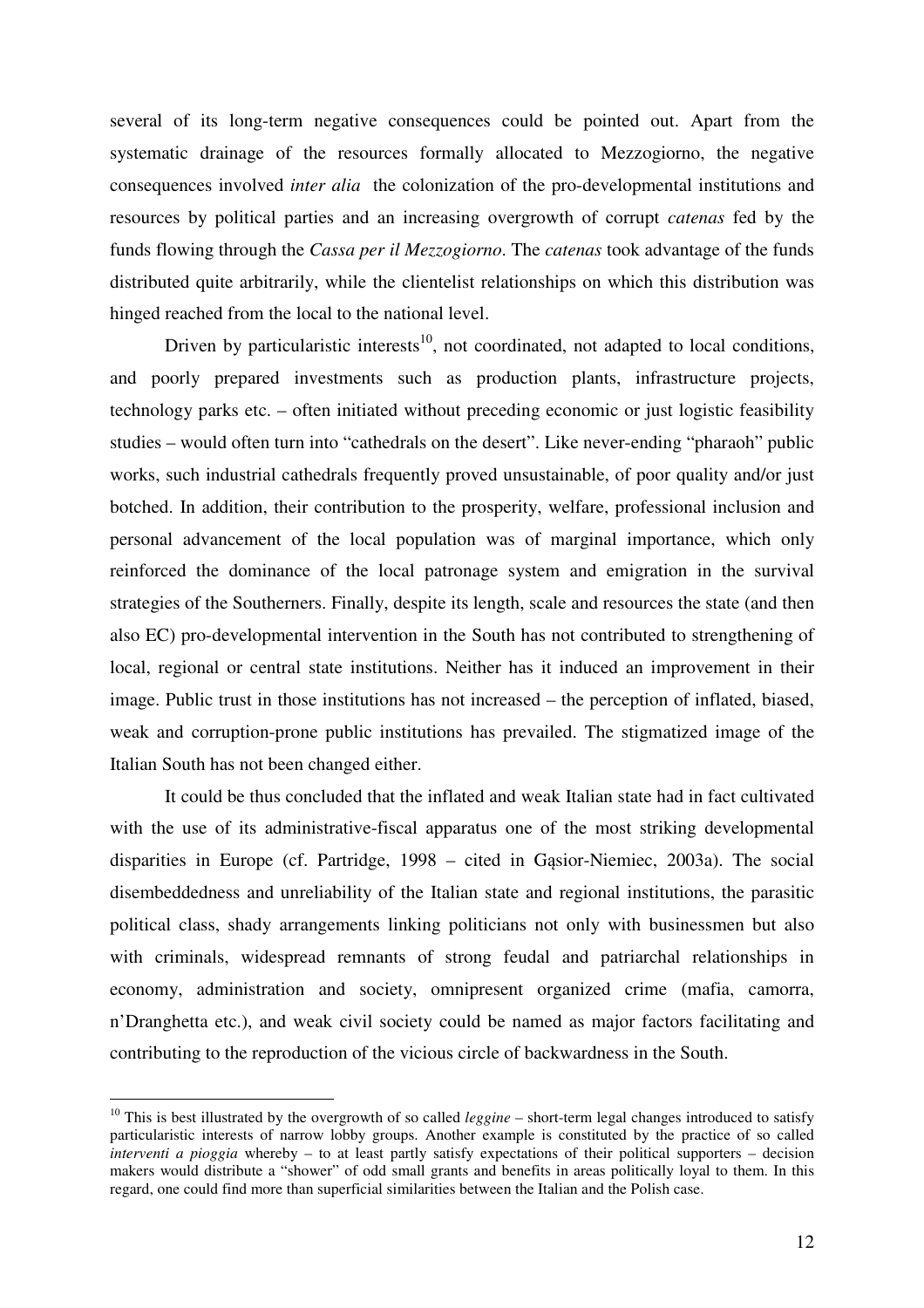A persistently negative public image of the region might also be mentioned as an additional factor feeding the vicious circle and amplifying contemptuous attitudes to the South and Southerners. The potential of the South and Southerners to stand on their own has been repeatedly undermined in the public discourse by voicing quasi-racist tensions existing between Northerners and Southerners in Italy. In this discourse, most clearly registered first in the 1950s-1970s and then in mid-1990s, first individual *meridionali* (*terroni*) migrating to the North in search for jobs and better living and then the South, its people and institutions as a whole, have been discursively constructed not only as backward but also as by nature lazy, stupid, parasitic, disorderly, corrupt, primitive, and therefore unable to modernize.<sup>11</sup>

 Given the role of those factors, the overall failure of the systemic modernization of Mezzogiorno must, however, be attributed to the main doctrinal assumption underlying the historical compromise of the post-war Italian elites. Namely, and quite apart from the aforementioned particularistic interests of the major parties involved, the compromise was based on an apparently false assumption that a model of modernization (development) tested in the North could be top down administered and mechanically grafted in the South. In other words, an external model of socio-economic processes was assumed to be universally applicable and ultimately enforceable by administrative measures. The idea of the top-down enforcement of the model was then not only undermined by the aforementioned institutional and societal vices but ill conceived in the first place (cf. Kockel, 1998, 2002; Gore, 2005).

Its conception did not recognize for instance the problem of lacking symmetry between the existing and postulated institutional (economic, social and cultural) goals and structures in the South, ignored the problem of shortage of adequate local developmental resources, especially the absence of local agents of change<sup>12</sup> as well as underrated the strength of vested interests and traditional loyalties to sustain the semi-colonial status and semi-feudal order in the South. The extraordinary pro-developmental measures sustained rather than

<sup>&</sup>lt;sup>11</sup> Noteworthy, similarly constructed discourses have been produced also to stigmatize Eastern Germany and Eastern Poland – the German Ossie and the Poland B discourses, respectively. Cf. Buchowski (2006) who – using the model of Orientalist discourse – demonstrated how dominant discourses in Poland constructed the losers of transformation in the country as illegitimate actors who are denied the right to articulate their interests and implement rational strategies of survival because *these seem incongruent* with the dominant views on transformation.

<sup>&</sup>lt;sup>12</sup> Indeed, in the South neither of the potential agents of North-like change (modernization) existed: working classes and industrialists were not numerous and weak while intellectuals largely followed the traditionalist heritage – the progressive ones emigrated to the North, just as Gramsci did. Civil society has remained weak and fragmented, unable to develop independently of political patrons and to substitute for the traditional structures of dependencies and linkages – of feudal, Church and mafia origin. Moreover, the implemented policy did not provide sufficient incentives and/or resources to trigger either large scale structural changes in the sociodemographic profile of the South or at least to stimulate/enable a breakthrough in individual living strategies available to the Southerners and to initiate seeping transformation in this way.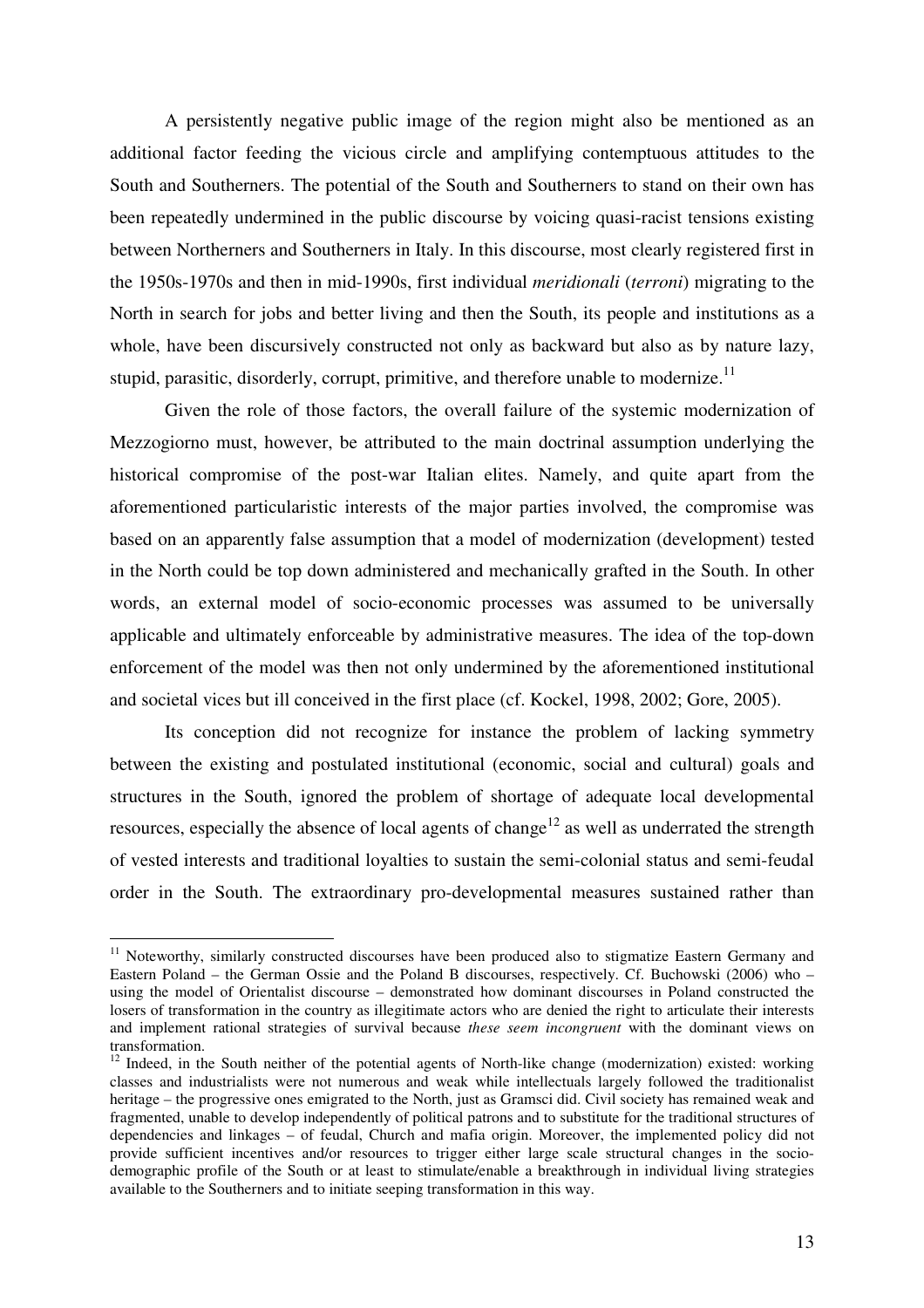eradicated the traditional culture of dependency and paternalism in the South, "enriching" it with modern political fraud, corruption and crime. They did not succeed either at the macroor at the micro-level: the logic behind economic and social structures in the South as well as the logic animating living strategies of the Southerners have practically remained unaffected (cf. Banfield, 1958; Gambetta, 1988; cf. also Gąsior-Niemiec, 2003b; cf. also Zarycki, 2008). The system of extraordinary measures devised for Mezzogiorno led thus to an institutionalization of non-development propelled by alienated administrative institutions, non-civic ("pre-modern") social relations, exploitative economic structures, and politically "customized" administrative-legal regulations, all embedded in the logic of an imitative approach to development.

Enormous benefits obtained both by powerful interests groups, local politicians, and other "smart" beneficiaries of the public assistance system would legitimize this model of counter-effective interventionism for decades. Territorial self-governments, kept legally and financially over-dependent on the state administration, would fell prey to the aforementioned *catenas* using their budgets and jobs to safeguard political support for the governing parties (most notably the Christian Democrats as long as the party existed). Moreover, their activities were often either subordinated or substituted by private "governments" of local patrons (cf. Varese, 2001). The public sphere was marginalized and to a significant degree colonized by organized crime (cf. ibid.; Partridge, 1998; Cersosimo, 2000; Donolo, 2001 – cited in Gąsior-Niemiec, 2003a). Poor economic performance, expanding informal economy, emigration as an individual, future-oriented survival strategy, and very low trust in people and institutions continued to characterize the South.

A deeper motivation to change the state of affairs was lacking both inside and outside of the macro-region until mid-1990s when the Italian state experienced a dramatic political and fiscal crisis and the system of extraordinary intervention in the South, including the notorious *Cassa per il Mezzogiorno*, was partially abandoned by political successors of the utterly compromised Christian Democrats. The reforms were forced by several, partly independent factors, such as the challenge of financial discipline imposed by the EU with the prospect of Italy joining the European Monetary Union, negative evaluations of the EUfinanced pro-developmental programmes in the South, demands by the Northern regionalist party<sup>13</sup>, the dissolution of the Christian Democrats as the stronghold of the local-to-central

<sup>&</sup>lt;sup>13</sup> This was *Lega Nord* which entered the Italian Parliament, formed the governing coalition with populist Berlusconi's *Forza Italia* urging for more competencies for the territorial self-government and demanding so called fiscal federalism.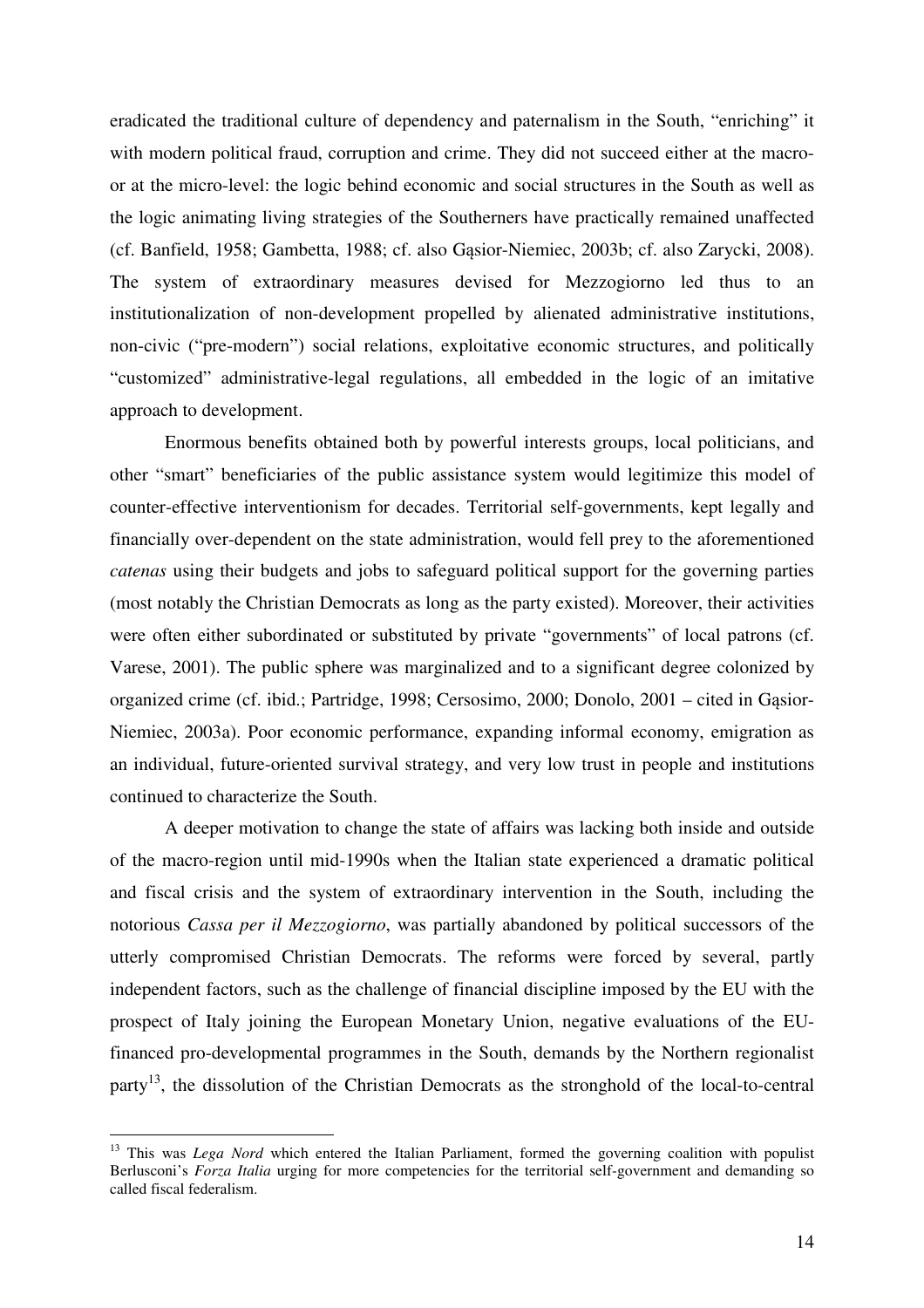*catenas*, and last but not least, the independent *mani pulite* movement which resulted not only in several direct blows to the mafia but also in at least temporary and partial purging of the Italian politics and administration of many corrupt individuals, including the ones connected with the South.

The curbing of the system of extraordinary intervention in the South did not, of course, resolve the very real problem of poor developmental performance of the macro-region. Rather, it has initially led to a stalemate caused by a clash between two opposing discourses and public policy lines underpinned by two antagonistic discourses: the discourse of the North which pictured the South as parasitic and doomed to backwardness, and the discourse of the South – produced by new intellectual (cultural and economic) elites which pictured Mezzogiorno as a victim of colonial exploitation by the North (cf. Cassano, 2002; Gąsior-Niemiec, 2003a, 2008d). Simultaneously, at the level of politics and policy-making, a trend towards further territorial-administrative decentralization and the ensuing segmentation of pro-developmental measures could have been noticed in accordance with the overall tenor of a paradigm change underpinning the reforms of the EU structural policy from the end of the 1990s onwards.

At the level of politics, a series of reforms justified by requirements of decentralization, empowerment of local leadership, and finally federalization of the state was thus initiated<sup>14</sup>. Institutional and organizational arrangements typical of so called new modes of governance started to be proliferated as well (cf. Gąsior-Niemiec, Gliński, 2007; Gąsior-Niemiec, 2009). At the level of pro-developmental policy measures, a range of instruments to support and trigger growth of small and medium enterprises, their clusters, so called knowledge milieus, business environment and civil society organizations have started to be implemented in all regions. Building networks, trust and social capital – elevated now to key factors of growth and development – have featured in most of the new generation public programmes to support development in regions, including Mezzogiorno (cf. Gąsior-Niemiec, 2008c).

These political trends have continued into the 2000s, having at least at the level of analyses produced a significantly changed map of regional development in Italy. Noteworthy, this has led to progressive analytical fragmentation of the so far holistic picture of the Italian macro-region, while in the public discourse trends have meandered. The Northern quasi-racist

<sup>&</sup>lt;sup>14</sup> Interestingly, all this happened during the period when the political pendulum swayed in Italy visibly towards the populist political right – a comparison with Poland (and to a lesser extent with Germany) could be quite enlightening in this respect.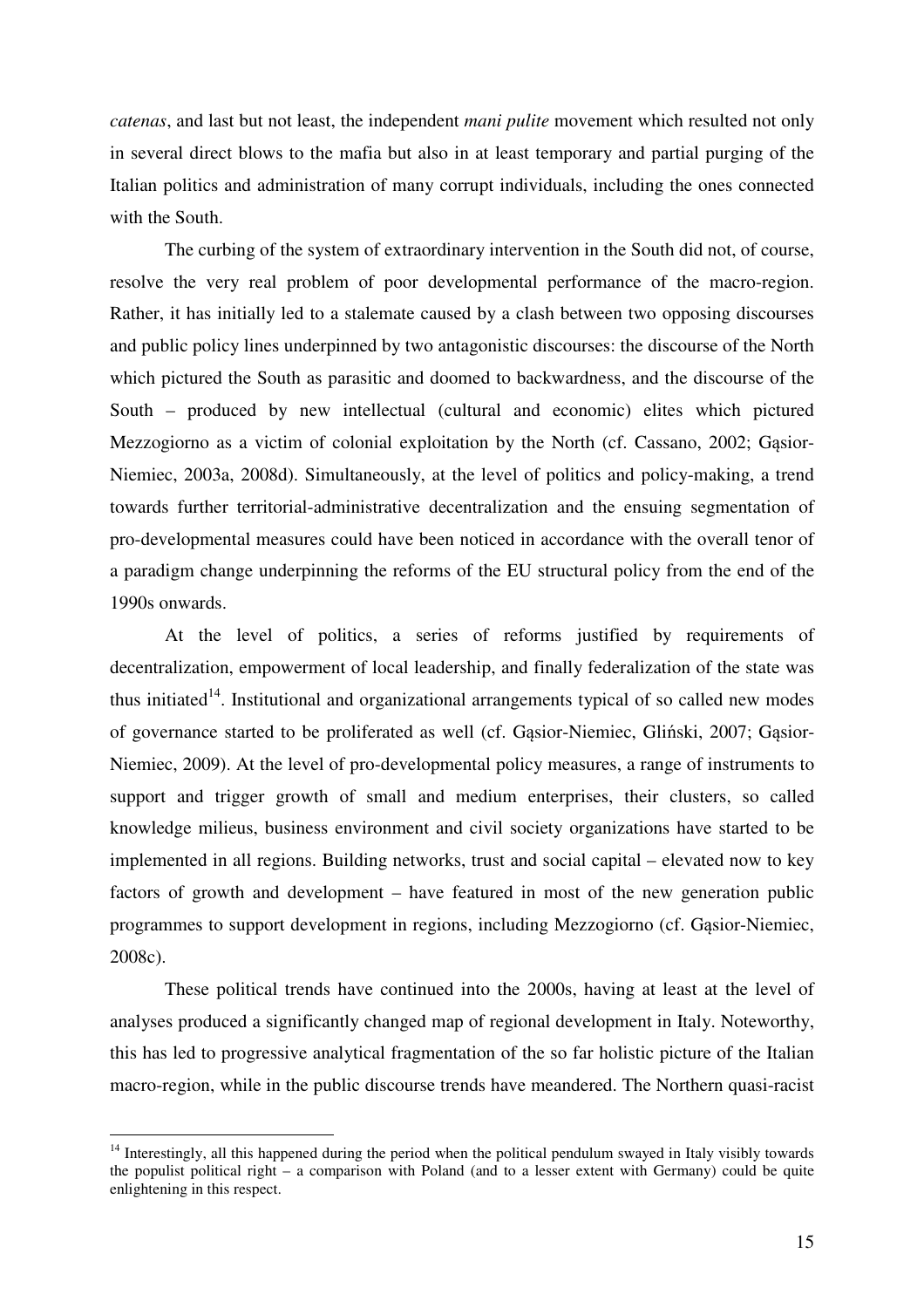discourse became subdued once the political power of the *Lega Nord* was wasted by its leader, its undertones, however, including emphasis on the civilizational strengths of the North and weaknesses of the South – now articulated in terms of entrepreneurship, meritocracy and territorial civil society, have found their way into the public discourse in Italy and sedimented in the public sphere of the country. The Southern discourse of martyrdom has in turn slowly evolved into a discourse of cultural specificity of Mezzogiorno, including for instance both attempts to elaborate a new holistic (positive) image of the mega-region rooted in its multi-cultural past and maritime heritage (cf. Cassano, 2002; Fofi, 2001 – cited in Gąsior-Niemiec, 2003a), and attempts to reinterpret the South's institutional heritage, including the *latifondo* (cf. Petrusewicz, 1989 – cited in Gąsior-Niemiec, 2003a) and the mafia (cf. Gambetta, 1988, 1993). The former stared to be often presented in terms of rediscovered economic assets, while the latter as endogenously produced social institutions, quite functional in the existing circumstances.

Overall, the new political measures and the new academic discourse (cf. Putnam, 1993; Trigilia, 1995; Crouch, Trigilia, 2002 – cited in Gąsior-Niemiec, 2003a), focused on local entrepreneurship, innovation and social capital, have strengthened the discourse in which Mezzogiorno falls apart into several regions and sub-regions whose characteristics – couched in the jargon of "competitiveness" – vary. This progressing fragmentation may, on the one hand, be seen as a breakthrough in the so far one-sided and pessimist perception of the Southern pattern of non-development. On the other hand, it might, however, be interpreted with more caution as a sign of uncovering (and legitimizing) an uneven, archipelago-like pattern of effects produced by the new policy measures typical of post-fordism and postmodernization. Moreover, in view of the related increased internal competition and rivalry between the different sub-regions for the new public support measures, fears may be voiced that the new model of fragmented policy support might actually further contribute to a reproduction and/or reinforcement of an older pattern of *localismo* which historically blocked attempts at supra-local collective action in the South, facilitated its subjugation to the central state bureaucracy and exploitation by external economic actors (cf. Gąsior-Niemiec, 2003: 132; Romanelli, 1988; Levy, 1996 – cited in Gąsior-Niemiec, 2003a; cf. also Aniello, 2002).

As mentioned, on the one hand this discursive, political-analytical and socio-economic fragmentation of Mezzogiorno is certainly linked to the change of the developmental model promulgated now in the South.<sup>15</sup> The macro-industrial Northern model has now been

<sup>&</sup>lt;sup>15</sup> On the other hand this discursive, political-analytical and socio-economic fragmentation of Mezzogiorno could also be related to the aforementioned, slowly intensifying effects of the independent and off-mainstream research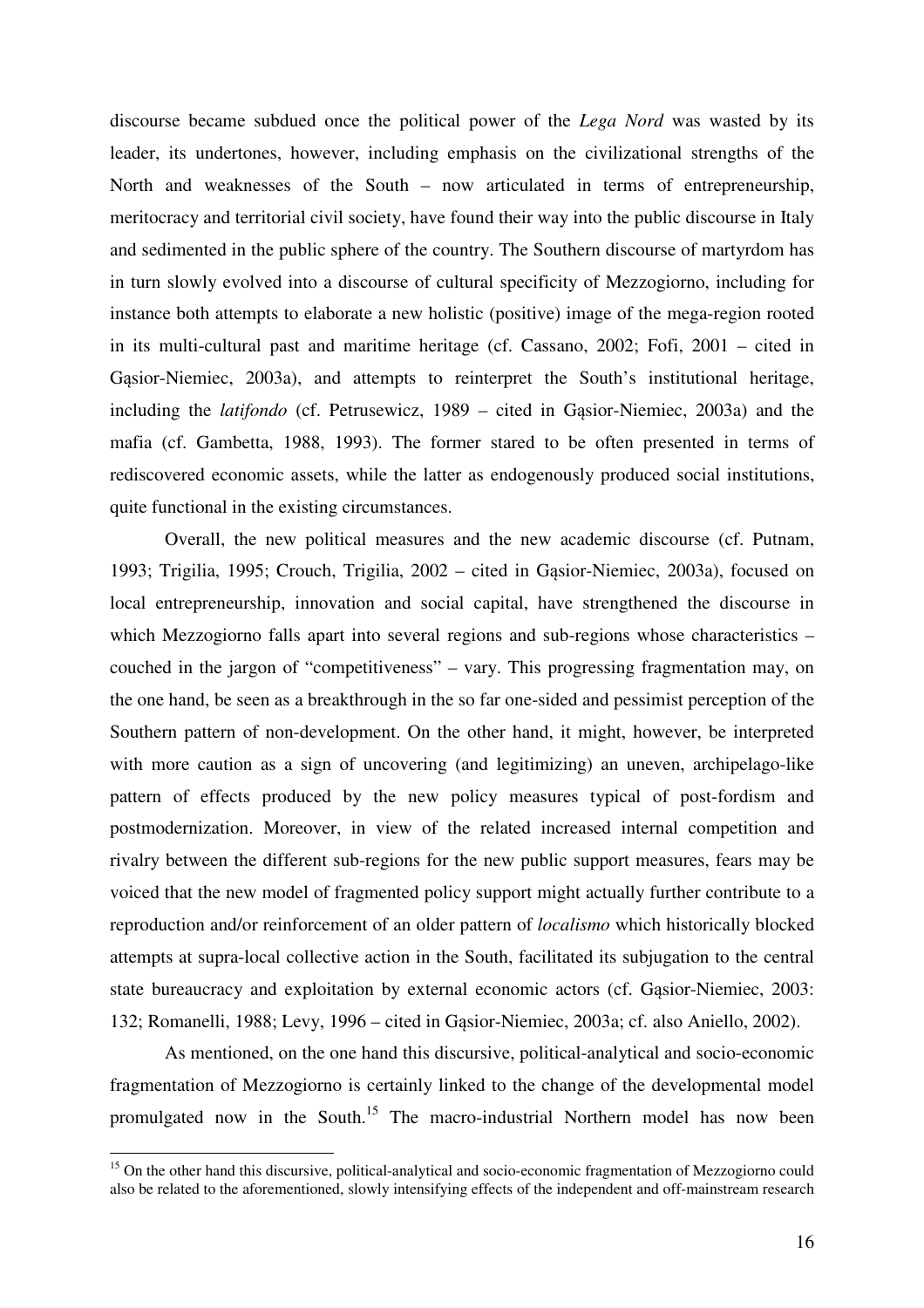substituted with the SME-focused developmental model (nurturing clusters and networks of local production systems), which is, this time, imported from the so called *Terza Italia* – Third Italy (cf. Gąsior-Niemiec, 2003: 133-135; Bagnasco, 1977 – cited in Gąsior-Niemiec, 2003a; cf. also Porter, 1990). The new model – being focused on the local and not so much regional structures and processes as well as emphasizing a positive role of traditional ties, linkages and localized patterns of interaction and co-operation – might seem much better suited to the endogenous conditions prevailing in the South. However, on the margin, the problem of continuing interception and exploitation of the new policy window and the new measures supporting development by traditional networks (systems of patronage, *catenas*) has also been noticed. In the context, the problem of institutional underdevelopment and poor social capital has been strongly voiced, pointing to a supposedly crucial difference between the Third Italy and the South concerning the features of institutional milieus and socioeconomic resources needed for the success of the SME-focused model of growth.

In a comprehensive analysis of the South's institutional capacity, Donolo (2001) has for instance identified several of dysfunctional characteristics which in the long run may undermine the efforts of the new policy of development. Donolo's list includes the continuing strong influence of national political parties on regional and local territorial administrations, the cult of administrative jobs as a life-long career, the overgrowth of local and regional bureaucracies, a low level of their technical skills, predominance of case-by-case proceedings over systemic procedures, non-transparent decision-making and poor accountability of territorial administrations, widespread corruption, a preference towards adaptation rather than innovation, lacking overall visions of development and non-existent strategic discourse to facilitate concerted collective action (cf. Gąsior-Niemiec, 2003b; Rončević, 2008). The resulting state, which he dubbed *non-governo*, translates into a dispersion of prodevelopmental measures, lacking synergies and sustainability, depletion of public goods, erosion of trust, instability of regulations and priorities, and – as already mentioned – the reinforcement of old clientelist patterns of interaction (Donolo, 2001: 35 ff).

Summing up, at the end of the decades' long policy of the large scale public intervention programme and *after and despite* the change of the developmental paradigm underpinning the policy, the Italian Mezzogiorno, occupying about one third of the territory of Italy and inhabited by more than 36% of the Italian population, is still said to contribute on average only about 25% of the Italian GDP, 8% of the Italian exports, 14% of the revenue

-

and studies which are case by case uncovering the living diversity of socio-economic and cultural microprocesses occurring in the particular sub-regions of the South.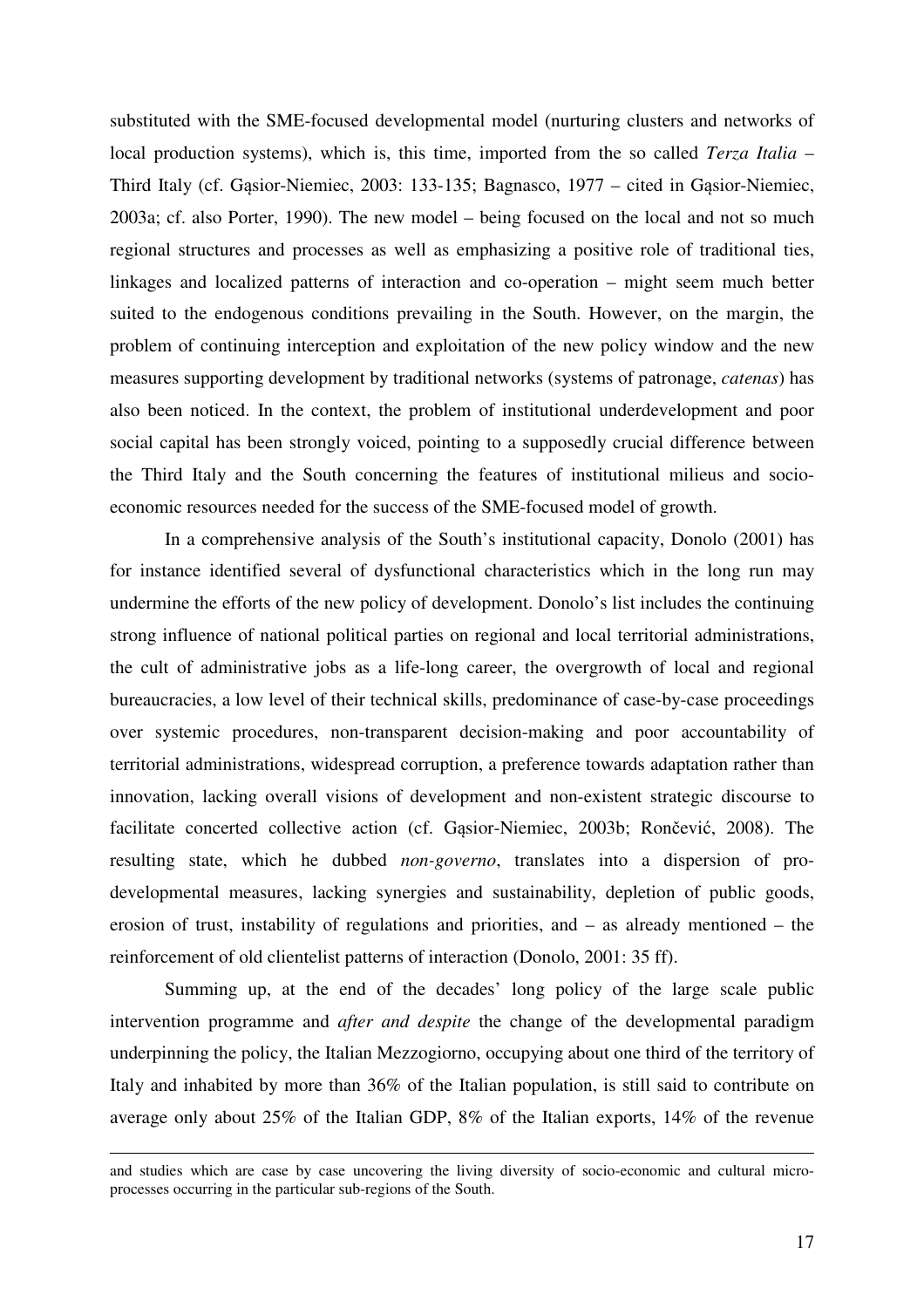from tourism, and 22% of the revenue from industrial production (Grosse, 2004: 145-146). It is characterized by about 60% of the Italian GDP per capita, the highest rate of population depending for survival on retirement and social benefits. It houses more than 60% of the total Italian unemployment, whose level in some areas exceeds 25% (e.g. in Calabria), despite the fact that the demand for several categories of employees has for years been not satisfied in the regional labour market. Moreover, it is hypothesized that the still high share of agriculture in the employment structure, nearing 10% (ibid.), is indicative of further hidden unemployment.

The South does not produce any recognizable trade marks and consumes mostly goods, services and money imported from the outside of the macro-region (cf. Levy, 1996: 21 ff; Davis, 1996; Paniccia, 1998; Donolo, 2001 – all cited in Gąsior-Niemiec, 2003a). In the meantime, the stream of investments in Mezzogiorno, *which has actually never exceeded 10% of the overall investment allocation in Italy*, has been systematically dwindling (Grosse, 2004: 147). On the other hand, the shadow economy is systematically expanding in the South, its territory and structures receive and make use of repeated waves of illegal immigration both from Central and Eastern European (post-communist) countries and from Africa, socioeconomic differentiation and life style differences grow striking, mafia-like organizations thrive, public sector (and political party) employment is on an increase while the quality of public services and public goods is by and large declining.

Politically, apart from marginally important Sicilian separatist movement, the South remains colonized by national political-administrative apparatuses and has not been able to speak in one voice in support for its authentic interests. In the circumstances, with a bit of an exaggeration, it might be stated that apart from the widely publicized cases of notorious corruption, mismanagement, and misplaced, short-lived investments, the subsequent policies entailing large scale public intervention in Mezzogiorno have little, if at all, contributed to triggering development there. They have certainly not managed to establish in the macroregion conditions that could facilitate endogenous growth *even after the change of the developmental paradigm and the related change of the policy objectives and instruments*. As noticed by some recent analyses:

"A scientific and R&D basis is missing here, while a majority of innovations in production or organization originates outside of the region. About 70 % of overall costs related to the implementation of innovations is consumed by buying licenses, importing necessary equipment and adapting the imported solutions. In this way the firms from Mezzogiorno are technologically dependent on the other parts of Italy or foreign countries (Evangelista *et.al*., 2002). As a result, the overwhelming majority of private enterprises in the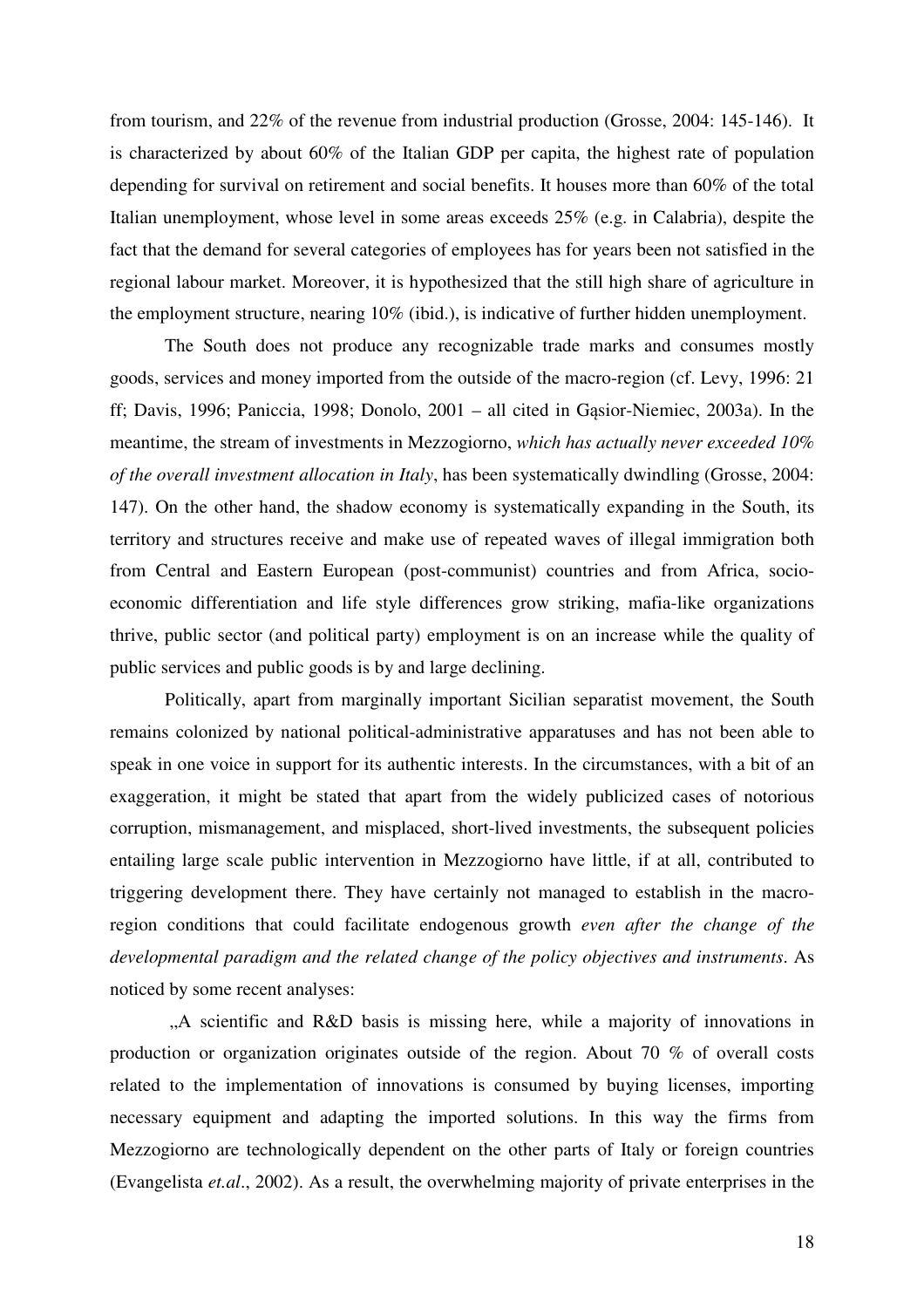South is constituted by units of firms located in other regions of Italy. These units are dependent on access to external investment capital and external technologies; they are not independent in terms of decision-making or in terms of their strategies of development; they only insignificantly contribute to the development of local cooperatives (Giunta *et al*., 1995)" (Grosse, 2004:148-9).

 In consequence, it might be hypothesized that it is still predominantly external economic actors who benefit from the investment grants, tax privileges, and technology transfer support instruments available in Mezzogiorno. Similarly, the human capital support measures – such as provisions for professional and vocational training *and* dwindling but as yet continuing social transfers to subsidize labour costs – are directly or indirectly taken advantage of by external and not indigenous actors. We could still add to the listing of the unintended beneficiaries the whole external political-administrative machinery which is endowed with responsibility for the running of the public policy programmes. Adding rampant mass consumption of imported and smuggled goods, out of the major beneficiaries located in Mezzogiorno, we might single out political-administrative networks attached to public institutions and criminal networks operating both in the formal and shadow economy.

 In the meantime researchers tracing local and regional clusters and poles of growth in the analyzed macro-region on the one hand highlight cases like this of Abruzzo, where unprecedented economic growth has been attributed to the dominance ("chieftain rule") of a political charisma and client-patron influences exercised by a regional leader (cf. Grosse, 2004: 161). On the other hand, several other local endogenous growth centers, which have so far been identified across the particular sub-regions included in the collective of Mezzogiorno, struck analysts as surprising and inexplicable, i.e. often emerged without any connection to the public policy measures implemented in Mezzogiorno over the decades.<sup>16</sup> In conclusion, wherever – within the perimeter of the formal economy and outside the perimeter of political patronage – isles of growth and innovation have been identified in Mezzogiorno, they seem to have developed without much formally operating external assistance.<sup>17</sup> Incidentally, this phenomenon is to an extent reminiscent of the initial circumstances in which an unexpected

<sup>&</sup>lt;sup>16</sup> Compare conclusions of the analysis of the Eastern German case below.

<sup>&</sup>lt;sup>17</sup> Compare the radical theoretical claims concerning autopoietic regional systems expressed for instance by Röpke (2006) and Assman (2006) as part of their critique aimed at the theoretical and doctrinal foundations of the Eastern German *Aufbau Ost* programme.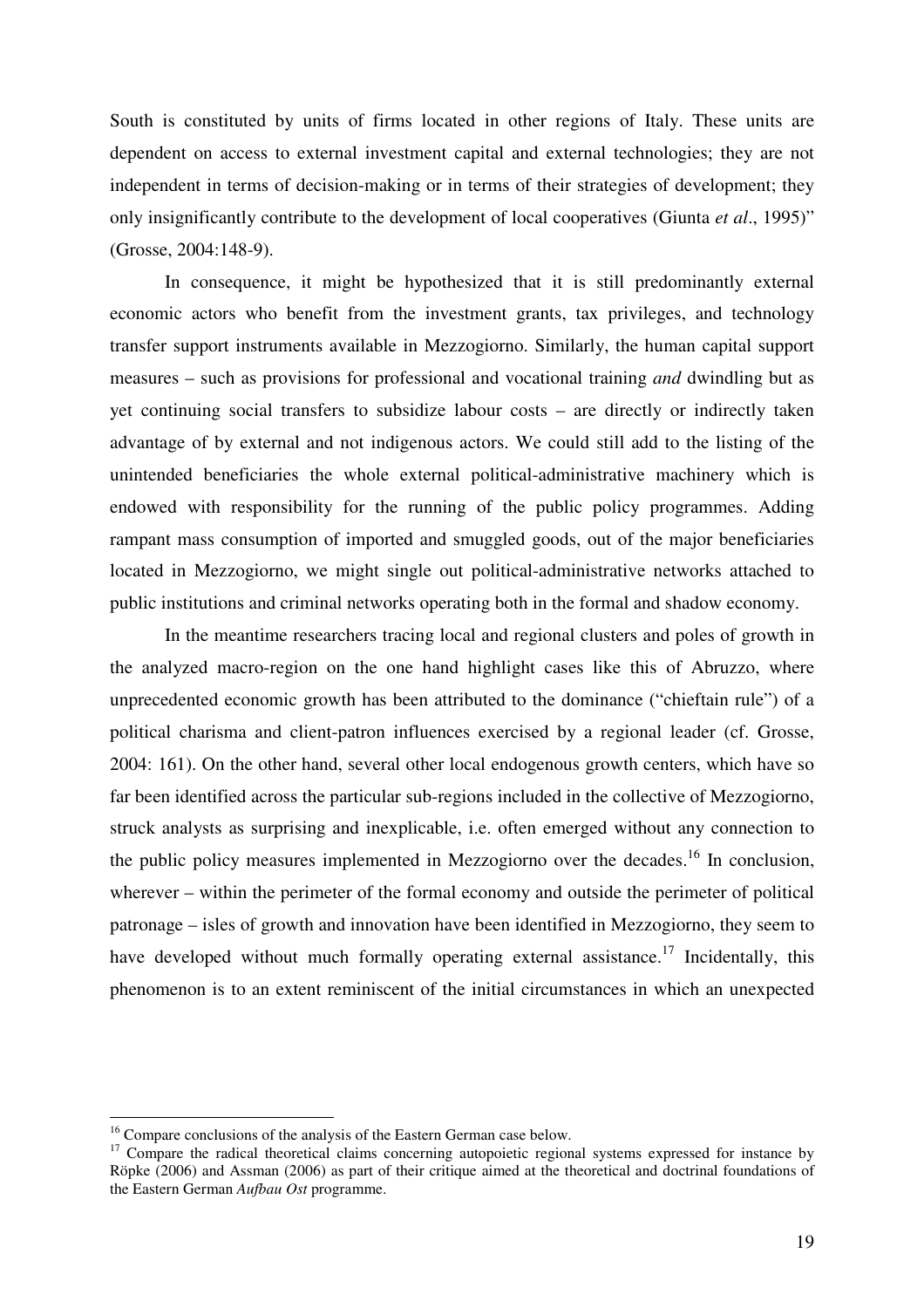socio-economic boom occurred in the regions of Third Italy (*Terza Italia*) which had been for long completely overlooked by the Italian machinery of state interventionism.<sup>18</sup>

Just as more research is needed to identify factors stimulating this unassisted endogenous growth in the South, on the other hand, more research is still necessary to look into the causes of the unruffled dominance of patronage which still seems to characterize the majority of the Mezzogiorno sub-regions, propelling the phenomenon of ever expanding shadow economy there. A fair degree of moral courage and political incorrectness is needed to investigate deeper their potential relations with the system of public interventionism. With a reference to those issues, despite moral contempt expressed by the majority of mainstream analysts, it must be stated that the informal and shadow socio-economic processes occurring in the South of Italy appear to be characterized not only by powerful reproduction mechanisms but also by high rates of growth and innovation (cf. Kockel, 1998, 2002; cf. also Aniello, 2002). Therefore, it seems clear that as long as roots, operational logics and social viability of those mechanisms and processes remain under-researched and overlooked, public intervention programmes are likely to miss their objectives and fail, even if the aforementioned problem of the (unintended) external beneficiaries of such programmes is mitigated.

This threat seems especially pronounced in the case of the new generation policy of development whereby a lot of measures are devised to stimulate and reinforce so called soft social and institutional developmental factors and resources related to the former (cf. Adam *et al*., 2005; Pezzini, 2008). Therefore, before such measures are implemented in regions like Mezzogiorno, definitions and measurements of the factors, resources and instruments to support them need to be refined basing on new insights into the persistent puzzle with which researchers are faced in such "backward" regions: whereas it is claimed by policy analysts that adequate soft (socio-cultural and institutional) resources are missing in the formal

<sup>18</sup> Instead, analysts have devised the role of local political and social institutions as *the* factor behind the unexpected growth in the regions of Third Italy: "The activity of local self-governments in the economic field and especially dense networks of cooperation with associations of entrepreneurs constitutes an example of social capital in the regions of Third Italy. What is, however, unusually important is the fact that this capital is localized on the level of local communities, and not regional ones. Such an arrangement of social relations seems in agreement with the theoretical assumptions of the industrial district and the related conceptions of flexible specialization. On this basis it should be concluded that the role of local authorities in local economic development is fundamental. A whole system of local institutions seems equally important, such as associations of entrepreneurs, R&D centers and financial institutions. They form an infrastructure which is crucial for development. They are an example of social capital indispensable for the development of local and regional economies" (Grosse, 2004: 160). Interestingly, the formal weakness of local self-governments in the flowering period of the Third Italy as well as the presence of both clientelism, exploitation and shadow economy in its subregions is only rarely mentioned in the context – a good example of partial analytical blindness described in the introductory part of the present paper.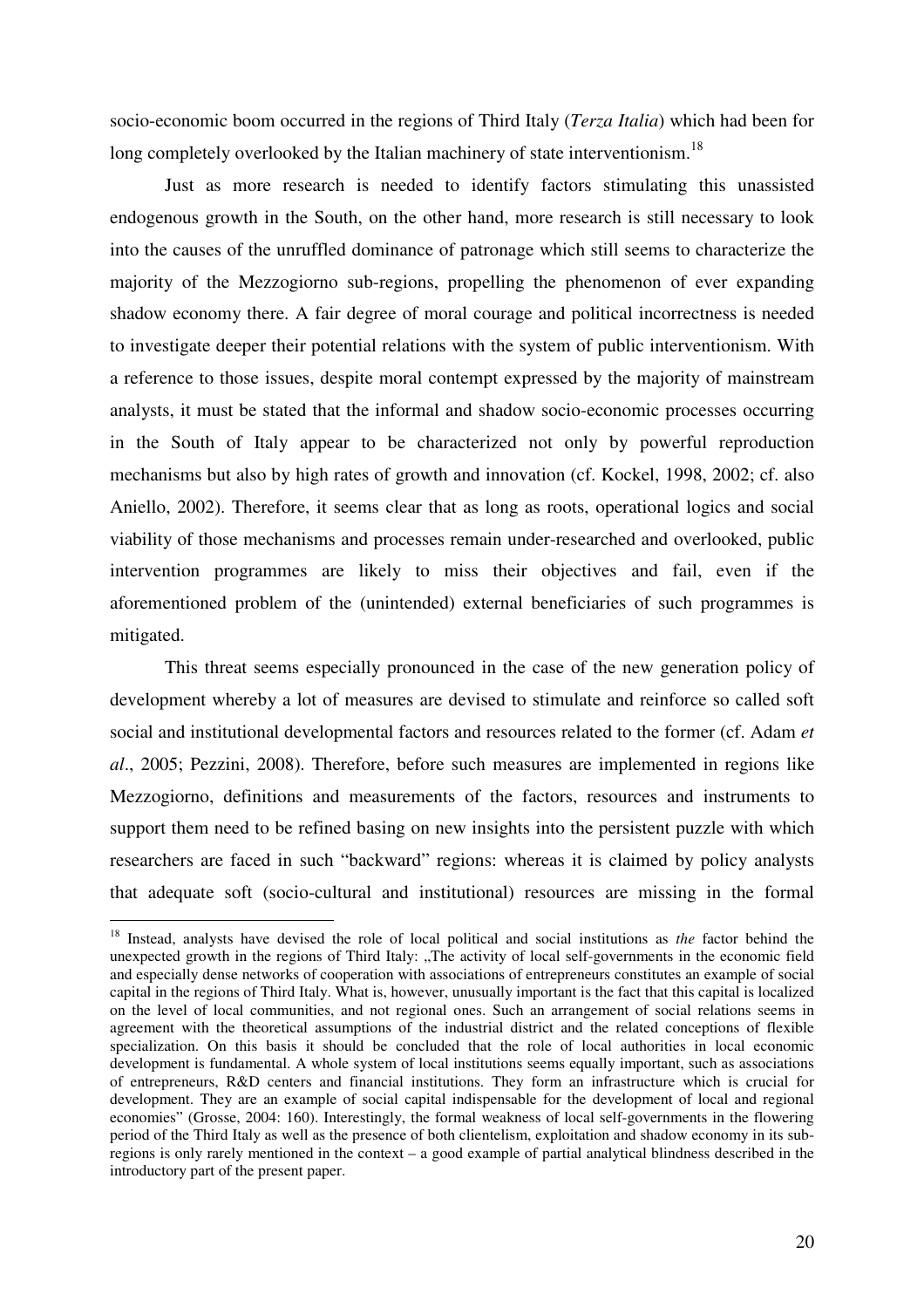systems of Mezzogiorno and thus the growth of the macro-region is blocked, at the same time it is quite clear that informal socio-economic systems of the macro-region manage to survive and even thrive exactly because of the abundance and availability of this kind of soft resources.

The challenge resides here especially in posing and answering the question what mechanisms are responsible for keeping the resources in the informal rather than formal economic and social networks. In other words, the challenge involves, *inter alia*, looking into factors contributing both to the prevalence of zero-sum games in "backward" regional contexts, including their civil society and institutional milieus, and the related specificity of the logic of social capital formation, reproduction and circulation as well as its conversion into other types of capital there (cf. Gąsior-Niemiec, 2004; cf. also Zarycki, 2008b). Notably, apart from the inspiring Bourdiean theoretical apparatus (cf. ibid.; Bourdieu, 2001), Olsonian (1965) rather than Putnamesque (1993) theoretical framework to study collective action would seem much more applicable in policy-related analyses carried out in such regional contexts for the purpose of an improved design of pro-developmental policies aimed at sociocultural infrastructures to enable economic development (cf. also Banfield, 1958; Gambetta, 1988, 1993).

Finally, analyses broader than conclusions based on conventional surveys are required to further the line of enquiry focusing on potential linkages between politics and economy, exemplified for instance by the relation between so coveted within the current developmental paradigm good as an interpersonal trust as a factor determining cooperative behaviour, networking, knowledge sharing and building, and innovations. This line of research is also particularly needed with a view to the on-going promotion of new modes of governance and the role these are supposed to play in new regional development policy models (cf. Gąsior-Niemiec, 2008c, 2009). In particular, basing on preliminary research (ibid.; cf. also Fidrmuc, Gerxhani, 2006 and Varese, 2001) a hypothesis stating that the perception of strong, trustworthy, and fair public (state) institutions is a bottom-line prerequisite for an emergence of interpersonal trust, norms of reciprocity and, generally, social capital contributing to collective development of a given society should be tested.

Results produced by this stream of research could for instance bring at least some answers related to the aforementioned puzzle of the persistent reproduction and prevalence of corrupt/criminal personal and institutional arrangements in the sphere of socio-economic processes occurring in so called backward regions. New research is also certainly needed to focus on survival and growth strategies available to inhabitants of such regions and their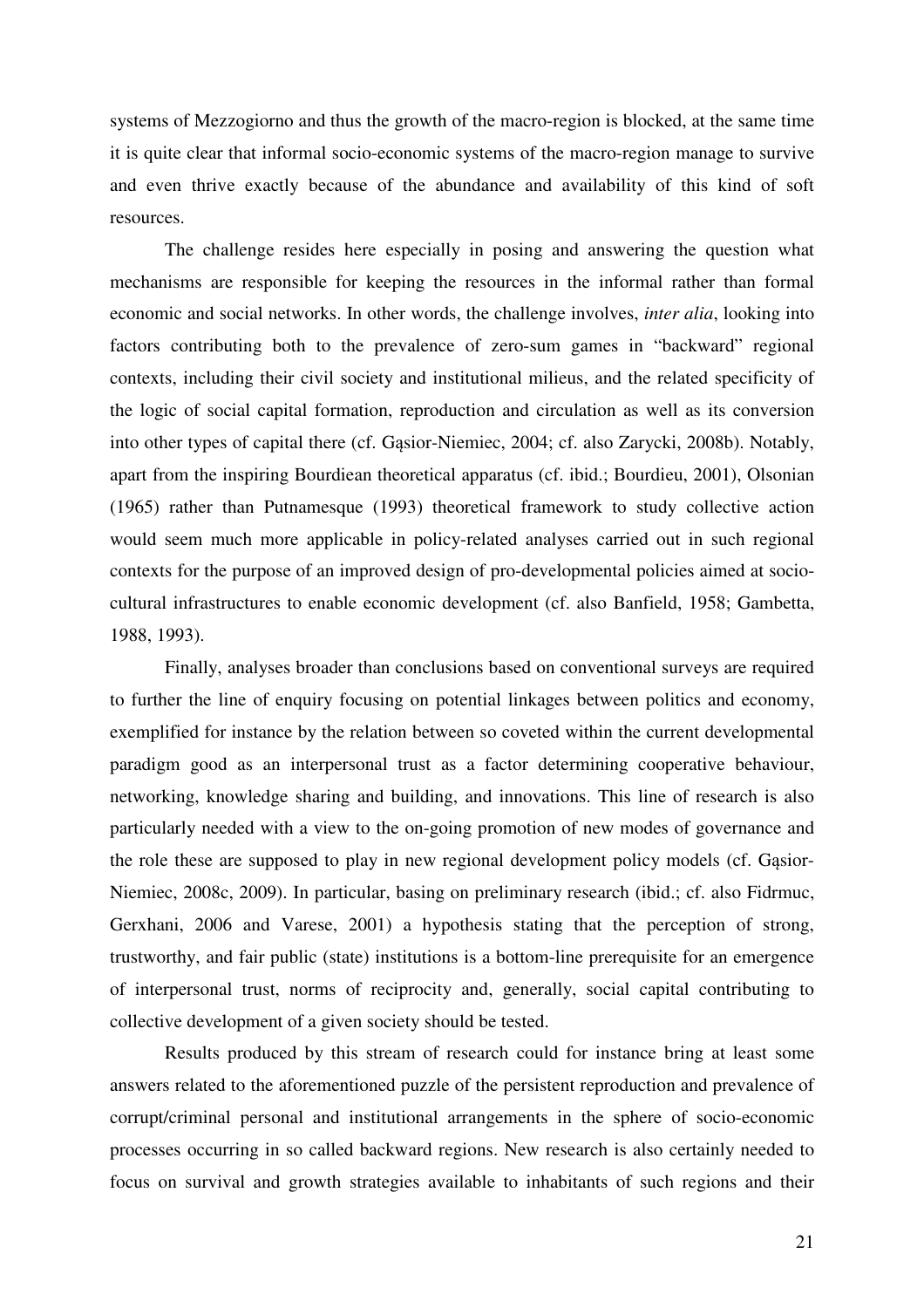relation to premises, objectives and instruments inherent in public pro-developmental programmes implemented there. Lastly, new insights could be gained by investigating more thoroughly the already mentioned issues such as the role of strategic discourse in strategies of regional development (cf. Gąsior-Niemiec, 2003b, 2004; POR, 2006; Rončević, 2008) and the weight that the regional image – stigmatized or attractive – may play in bringing in a developmental breakthrough (cf. Gąsior-Niemiec, 2003b, 2004; Gąsior-Niemiec, Szomburg, Zarycki, 2008).

### **The case of Eastern Germany – preliminary insights and research issues**

 Although less prolonged in time and so far less publicized than the case of the developmental policy failure in the Italian Mezzogiorno, the case of Eastern Germany seems no less striking or dramatic. On the contrary, from the vantage point of the Polish programme to support development of Eastern Poland to be implemented in the five most "backward" regions of the country, the fate of the German *Aufbau Ost* programme should be all the more instructive. Although the Eastern German regions cannot be directly compared to the eastern Polish regions in terms of their starting economic conditions, the scale of public intervention implemented there or the habitus of the regional population (cf. Gąsior-Niemiec, 2004), there are several structural similarities between the two cases.

The similarities include *inter alia* the quality of human resources, institutional legacies of real socialism, depleted infrastructures, and peripheral location of the regions on the maps of their respective national territories. In addition, both eastern German and eastern Polish regions face quite similar socio-economic challenges, such as mutually related processes of depopulation, ageing and pauperization, decline of small and medium urban centers, growing unsustainability of transportation, communal and social infrastructure, and bad public image. Therefore lessons derived from analyses of the Eastern German developmental policy failures ought to be studied with particular attention in Poland.

 The more recent analyses of the results produced so far by the German *Aufabau Ost* programme (cf. Lentz, 2007) provide an interesting insight into the experience of more than 150 billion euro annually worth public intervention in an area designated as backward. Notably, just as in the case of the Italian Mezzogiorno, several eastern German Länder have been lumped together into a single region for the sake of the pro-developmental policy without sufficient attention given to their diversity. A uniform "watering can" principle has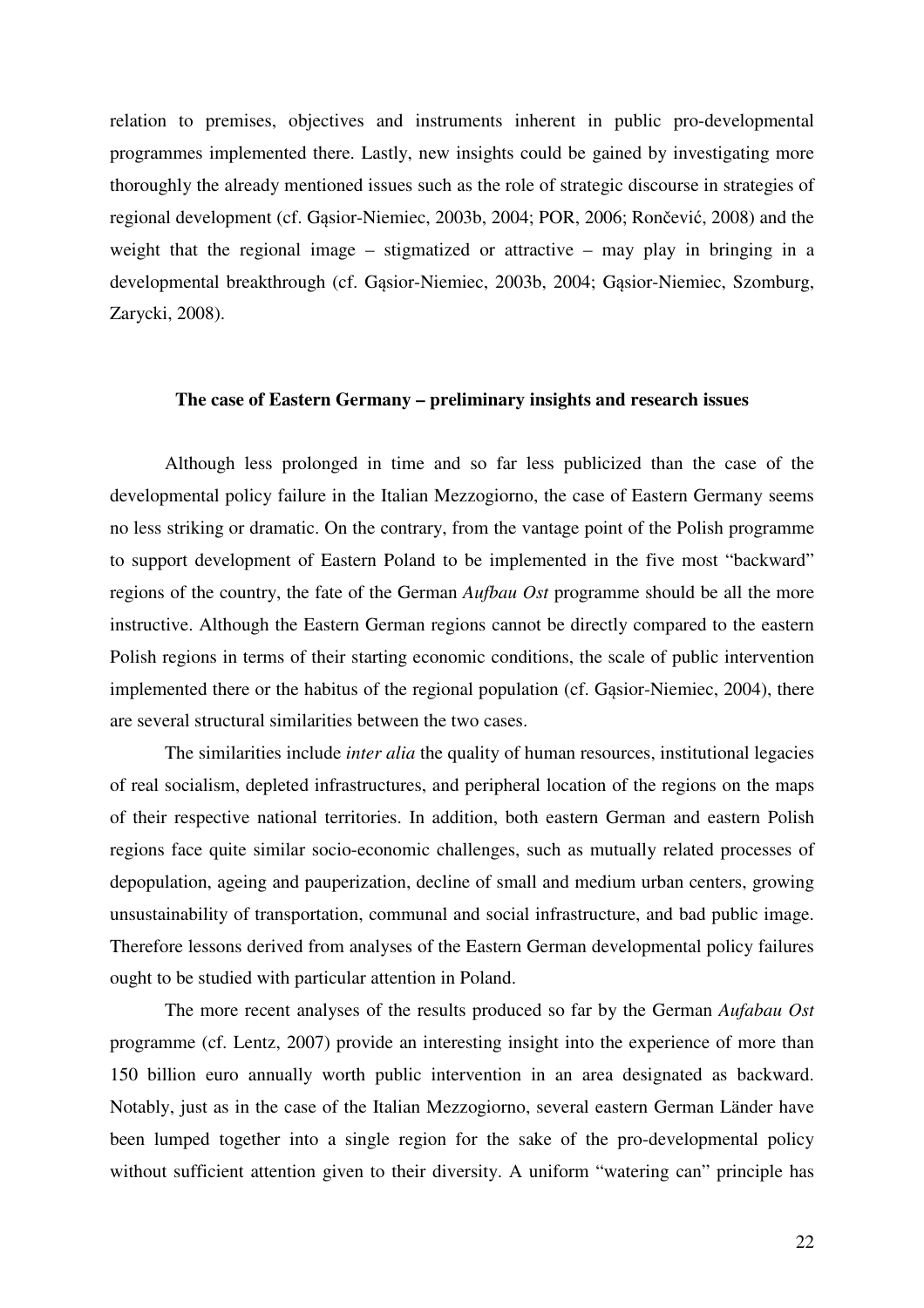been adopted which basically favoured three types of instruments to be applied in the eastern Länder – direct budget transfers to ease the social costs of economic restructuration (basically, to compensate for the soaring unemployment and bring some improvement in heath and educational infrastructures); public investments in transportation and tourist infrastructure, and automatic direct investments grants available for private investors in the German East. More recently, a stream of funding has been redirected more towards social and human capital building projects as well as fostering the creation of knowledge and innovation milieus.

 Despite gigantic funding, the two principal objectives inscribed in the *Aufabau Ost* programme have not been achieved – the aim of equalizing the quality of living conditions in the West and the East of Germany has already been called not realistic; the aim of triggering sustainable development in the eastern regions has been described as difficult (cf. Lentz, 2007). Uneven, scattered and periodic growth, rapidly growing interregional and intraregional disparities, continuing outmigration of younger and better educated population, continuing high unemployment, unsustainable subsidized investments and counter-effective subsidized employment, progressing decline of urban centers, ambivalent consequences of upgrading the existing R&D and educational systems, low rates of innovation, lacking consensual collective visions of development, increasing social frustration, and the persistency of bad public image of the regions may be quoted as net results of the grand public policy design (cf. ibid.; Assman, 2006; Röpke, 2006).

It is worth adding that the strategy of increasing the attractiveness of the eastern Länder for investors basing on low costs of labour and heavy investments in infrastructure has failed in the face of unceasing competition of yet "cheaper" regions – Polish, Ukrainian, Chinese (cf. Schadlich, Wagner, 2007: 22). Likewise, "the system of automatic investment grants is stimulating massive windfall gains (*Mitnahmeeffekte*), because these grants lead to each firm getting public money for any kind of private investment, with no regard to the impact of the investment on regional economic development, and without regard to the question of whether a firm would also have invested without public support" (Rosenfeld, 2007: 87; Schädlich, Wagner, 2007: 12). Moreover, an appearance of not sufficiently transparent arrangements within the framework of the *Aufbau Ost* as well as an appearance of parasitic actors and networks within its perimeter is noticed.

On the other hand, the more recent strategy basing on the EU fashion to promote the creation of regional systems of innovation is evaluated as equally ill conceived. "Leaving the fiscal problems of Federal Government aside for a moment, a decontextualised innovation initiative like this focusing only on *Learning and Higher Education* would considerably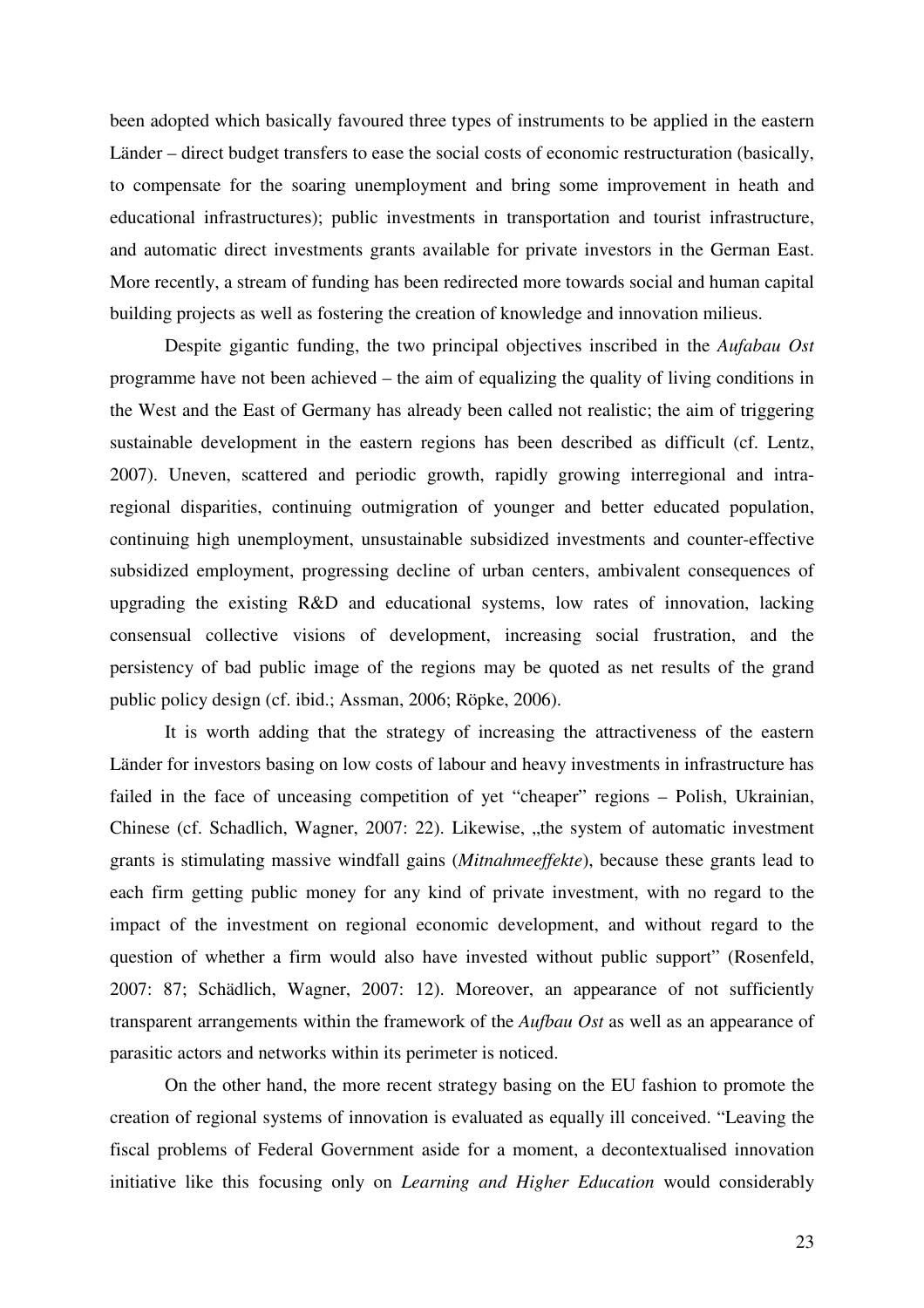aggravate the problems this Innovation Resolution proclaims to solve (i.e. to transform Eastern Germany into Innovative Region *in toto*). The reason for this is quite simple to see: the better-educated people from eastern Germany would certainly take advantage of new opportunities in more extended trans-regional labour markets and strive for better jobs. These more challenging and attractive jobs are located mostly in the West. Facit: Outmigration and the loss of human resources would escalate through improvement of the human resource level – leading to a severe *governance* paradox in the field of education and knowledge politics here" (Mathiessen, 2007: 116).

German analysts generally warn against a tendency to invest in the creation of decontextualized, i.e. not emerging from the local milieus, "growth clusters" (ibid., cf. also Röpke, 2006; Assman, 2006). This warning should be also related to plain figures which show that new investors in the eastern Länder neither utilize the existing academic and R&D resources there nor plant their own R&D units alongside the low cost production, low-skill service centers, wholesale and retail units relocated under the schemes of subsidized investment to Eastern Germany (cf. Schädlich, Wagner, 2007: 20 ff). On the other hand, the analysts notice some endogenous regeneration and self-sustained growth in many localities which used to be leaders under the previous (state socialist) regime. This is adduced as an argument supporting the view that in principle public support should only be provided wherever a genuinely endogenous growth potential has already emerged (Kawka, 2007: 53).

A similar in terms of conclusions, albeit much more radical, theoretical line of argumentation is voiced by theorists like Jochem Röpke and Jörg Assman who argue for a need to completely change the paradigm on which the logic of public intervention programmes in backward regions is based (Röpke, 2006; Assman, 2006; cf. also Kukliński, 2008a). The so called *Münchhausen Chance* is a figurative encapsulation of a theory of radical endogenous growth basing on the one hand on the Schumpeterian logic of creative destruction (and emerging from it spontaneous innovation), while on the other – on the Luhmannian theory of autopoietic social systems. According to this theory, external factors can never trigger development of a system if they are imported to it in terms of an input logic, i.e. with a purpose of creating a pre-defined new developmental dynamics within the given system. In other words, patterns of development are strictly specific and system-bound, that is growth can occur solely as a result of autopoietic reconfiguration/creation of developmental factors which are internal to the system. Out of the factors, an emergence of innovators and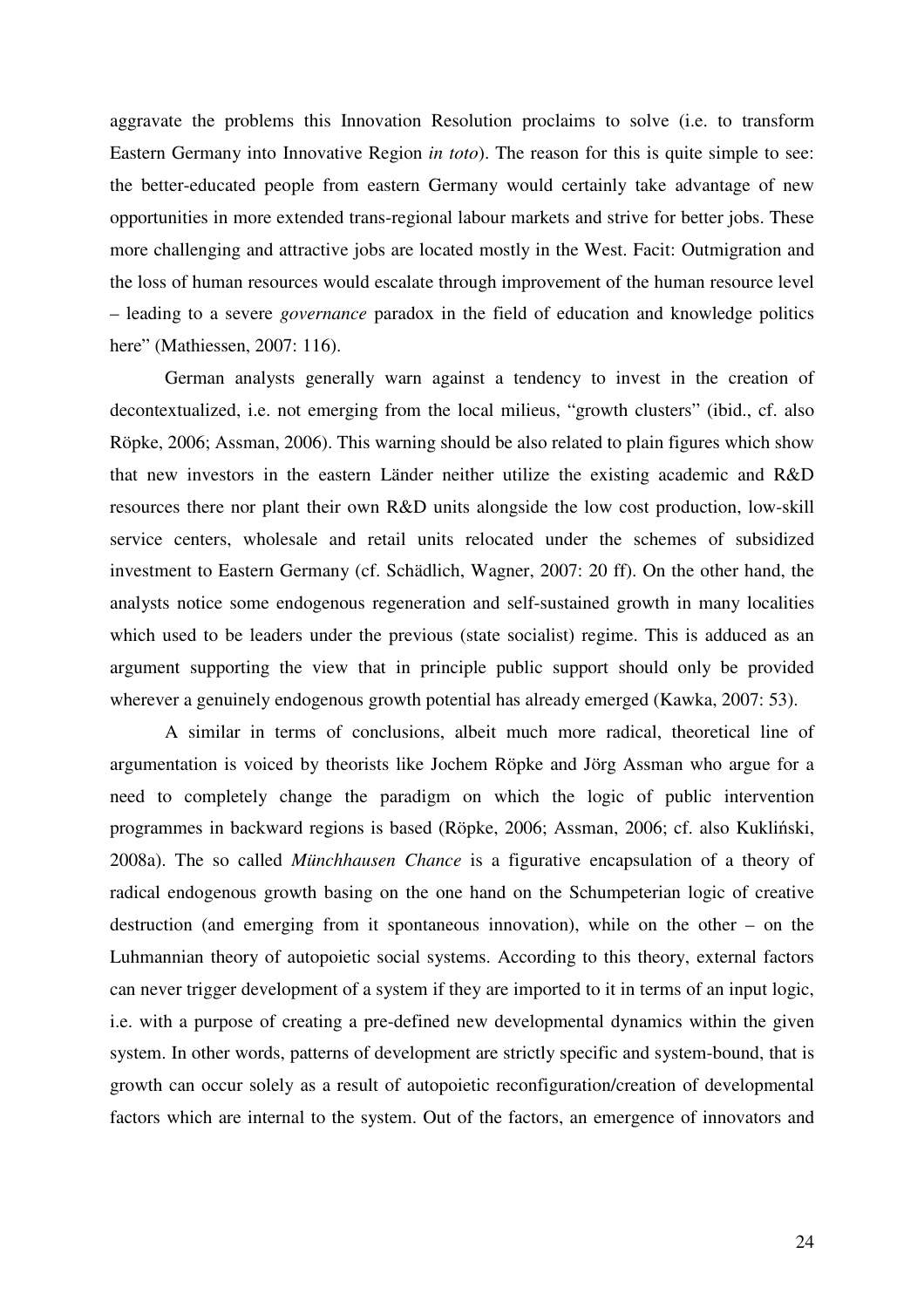innovative entrepreneurs able and willing to implement innovations on a larger scale is claimed to be crucial. $^{19}$ 

While this approach seems to altogether question the value and purpose of external public intervention measures applied in lagging behind regions so far, the German analysts prove that it might lead to elaborating a less radical and potentially very useful approach to regional development based on identifying, testing and supporting endogenously developed innovations. The main merit of the proposed approach resides in the fact that it allows for simultaneous and relatively cheap experimenting with multiple sets of emerging economic and social innovations before any large scale public policy programme is implemented there. This approach is exemplified by Ulf Mathiessen's concept of spatial pioneers as an instrument to identify and support innovators and innovative entrepreneurs of various sorts who appear in backward areas driven by a will to experiment with novel patterns of socio-economic regeneration (Mathiessen, 2007).

According to the German analyst, one of the measures to test the feasibility of endogenous development in backward regions "can be the attraction and enhancement of spatial pioneers. By this we do not mean intergalactic astronauts but very down-to-earth people from heterogenous competency fields (design, arts, and crafts, bio-farming, high-tech SMUs, alternative tourism, remigrated nobility and peers etc.). They are all connected via micro-networks, they start to trickle into the depopulated regions of eastern German states, trying to expand non-statuary action fields and invent new functions for these defunctionalised spatial areas. For the most part they are working temporarily in project-bound innovation networks. Besides these 'real life' effects, spatial pioneers can have an interesting *heuristic* impact on the regional sciences, for they *invent* and *reconstruct* new functions in structurally feeble regions – mostly on their own account – showing regional science, what works and what does not work within these difficult spatial arrangements and cultural landscapes" (Mathiessen, 2007: 118, emphasis added – A. G.-N.). Resembling in spirit Richard Florida's concept of creative class, the German researcher's concept seems richer, more functional, and – last but not least – much more adaptable to the reality of backward

 $19$  In this context one may, however, emphasize the crucial role that availability of financial capital plays for the success of both innovators and innovative entrepreneurs. In the first case, the availability of so called patient capital is vital as it allows creativity to thrive independent of day-to-day pressure. In the second case, the availability of venture capital allows for imaginative experimentation in the sphere of innovative implementation.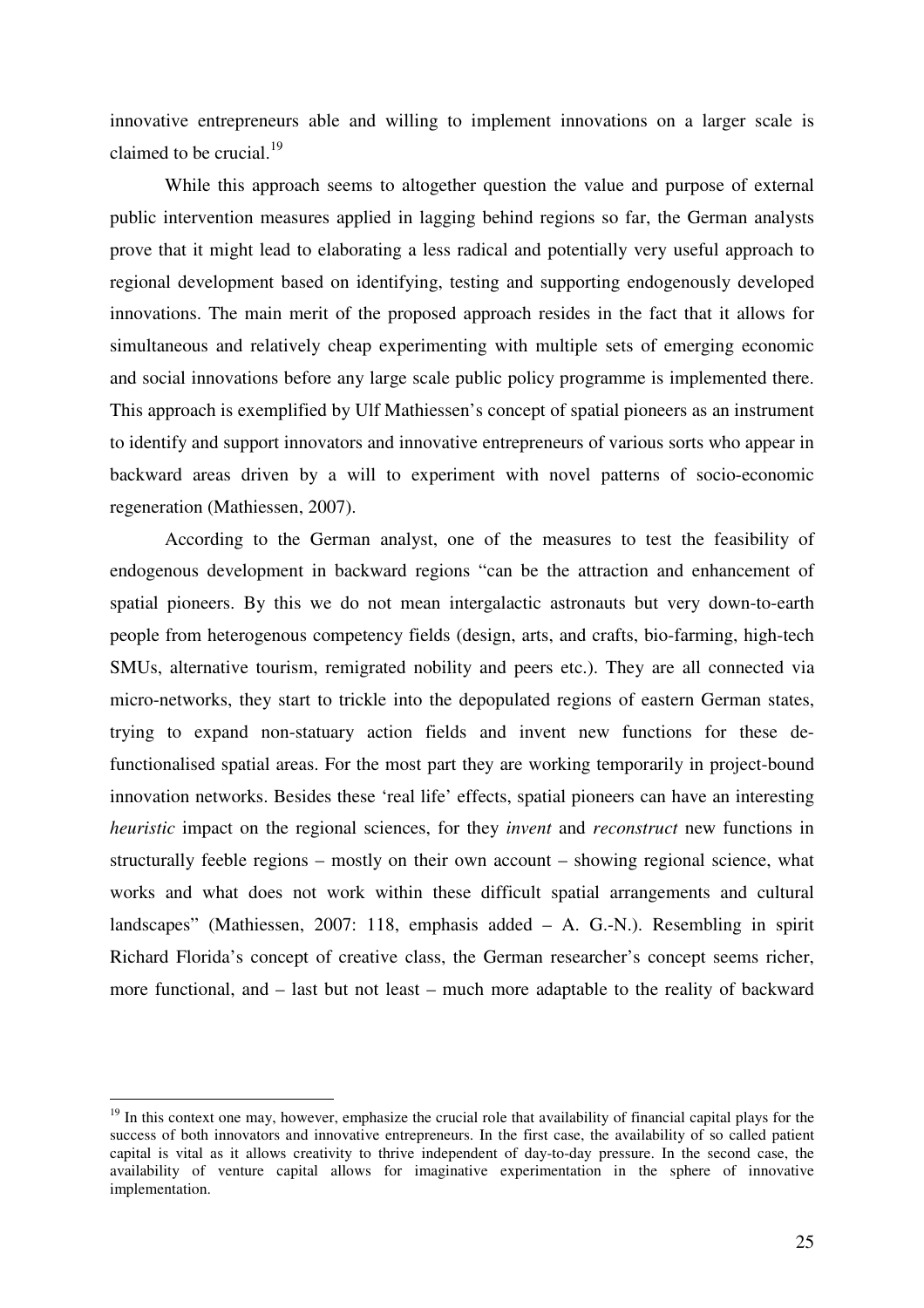East European regions where cosmopolitan metropolises of which Florida writes are far and few between.<sup>20</sup>

### **The case of Eastern Poland – preliminary insights and research issues**

The background for building the case of Eastern Poland within the Triple Mezzogiorno research trajectory has been prepared not only by an impressive volume of mainstream macro-level analyses (cf. *Ekspertyzy* …) but also by plentiful, often fragmented, directly non-additive (and unfortunately dispersed) exploratory research on particular socioeconomic, political and cultural aspects of the five regions which have been compounded into a single entity – the region of Polska Wschodnia for the purpose of the large scale public intervention program (2007-2013). Other valuable background studies, directly relating to some elements of the proposed methodological framework, have also been initiated by Jałowiecki (2008) and Zarycki (2008), both looking into the *longue duree* of the Polish space. Dispersed policy analyses, which have been produced with a reference to earlier, publicly supported pro-developmental programmes in these five target regions, ought to be studied with a renewed interest alongside the analyses and interpretations coming from the other two cases, that is Southern Italy and Eastern Germany. More systematic research motivated by concepts such as the concept of spatial pioneers is also necessary – its design and implementation would be greatly facilitated by support offered to the establishment and operation of independent "regional observatories" (cf. POR, 2006).

All such resources and data need then to be re-examined with a view to the four dimensions and four leading concepts on which the Triple Mezzogiorno research framework is hinged, that is diagnoses, prognoses, visions, strategies; long duration, barriers to development, Gordian knots and Alexandrian solutions. Nonetheless, an adequate amount of time and resources is needed to fully elaborate and refine the promised new, comparative methodology of the Triple Mezzogiorno research programme. This effort requires not only interdisciplinary mobilization of the Polish team of researchers but also a direct involvement

<sup>&</sup>lt;sup>20</sup> My exploratory research carried out in the Eastern Poland already seems to confirm the usability of the concept. "Spatial pioneers" found in the Polish regions such as Podlasie, Podkarpacie or Warmia and Mazury include a new generation of entrepreneurial settlers coming from Warsaw, Cracow and other big cities: writers, artists, academicians, children of migrants, representatives of well educated middle classes, former nobility. Examples of "experiments in creative development" that such pioneers have authored are numerous: publishing houses, eco-farms, living theatres, local community schools, social employment cooperatives, banks of free time etc. The category of spatial pioneers there includes also some percentage of recent shuttle migrants who, back in their regions, developed small enterprises basing on knowledge and skills acquired abroad turning e.g. into artistic blacksmiths, pizzeria owners etc.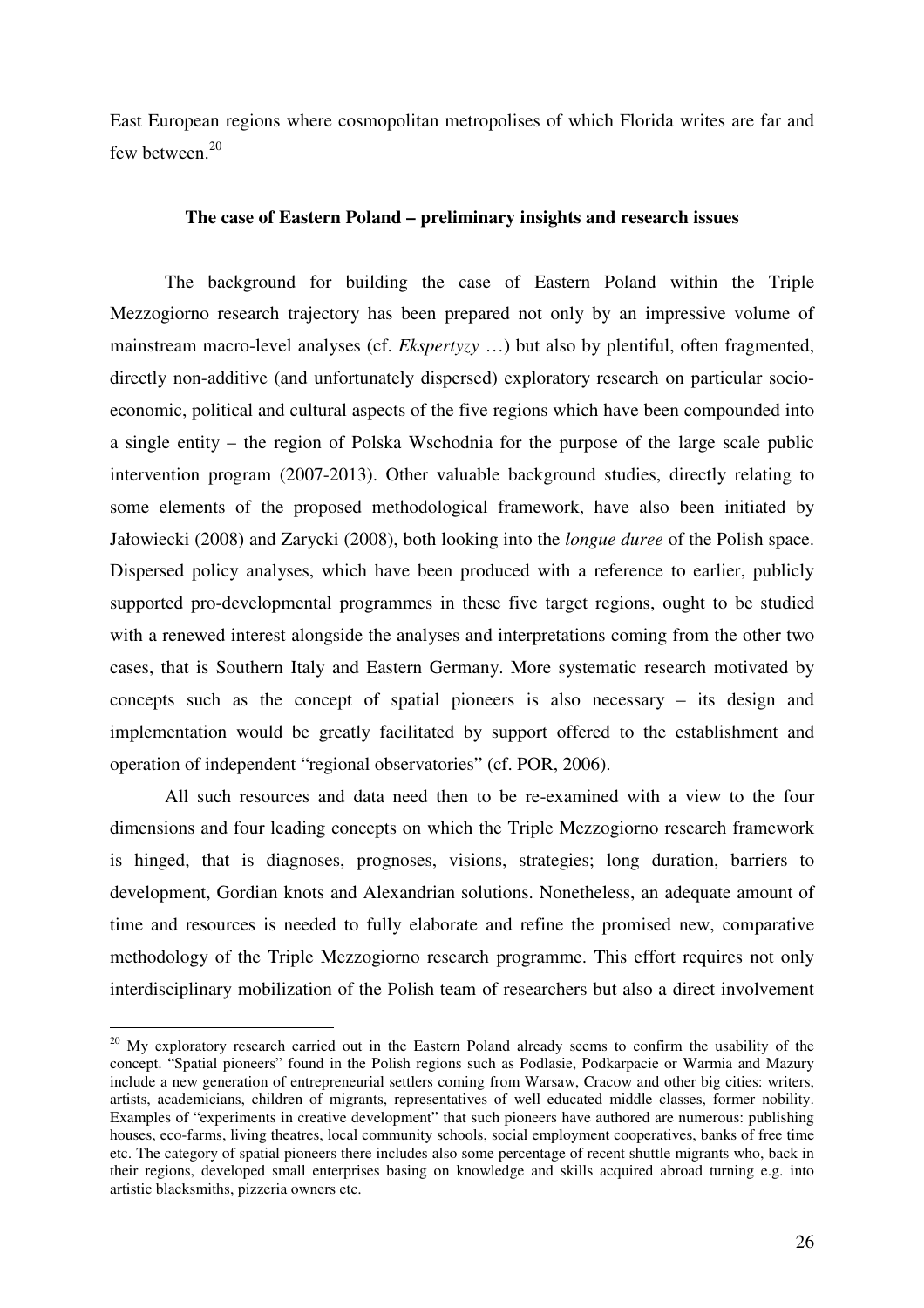of analysts representing an interest in the two other two cases – Eastern Germany and the Italian South.

### **The proposed activity map**

The proposed research initiative has three basic aims which act as frames organizing its structure.

First, it is to test and refine the theoretical and methodological capacity of the proposed general framework to analyze regional development which has been outlined in Kukliński's paper (2008) partly in connection with Rybiński, Opala, Hołda's (2008). The core of this analytical framework is captured by a matrix of hypothesized dependencies arising from juxtaposition of the following main concepts:

- long duration,
- barriers for development,
- Gordian Knots,
- and Alexandrian Solutions.

The challenge here resides in testing not only the theoretical soundness and analytical capacity of the proposed definitions of the respective principal concepts, especially as they are to be applied to the regional level of analysis (indicated by the notion of the "Triple European Mezzogiorno"), but also in probing the mutual compatibility of the concepts sustaining the matrix, and the analytical productivity of the matrix as a whole.

 Furthermore, the conceptual and matrix analyses should be complemented with broader references to overarching theoretical and political debates on the notion of development and its major inversed correlates: underdevelopment, non-development, and backwardness. Likewise, a discussion of measures of development must be presented. It is assumed that these broader references, constituting a crucial but mostly hidden factor guiding the logic of particular analytical frameworks and studies, need to be brought to light and openly discussed. Otherwise, as it is argued, proposed analytical frameworks as well as policy narratives and pro-developmental programmes, which are today essentially built on research animated by the former, risk obfuscating and/or misnaming developmental goals to which they are (should be) tuned. Moreover, the effectiveness of the policy programmes cannot really be analyzed and evaluated without the articulation of assumed developmental goals – formulated in the short-term, medium-term and long-term horizon. This is particularly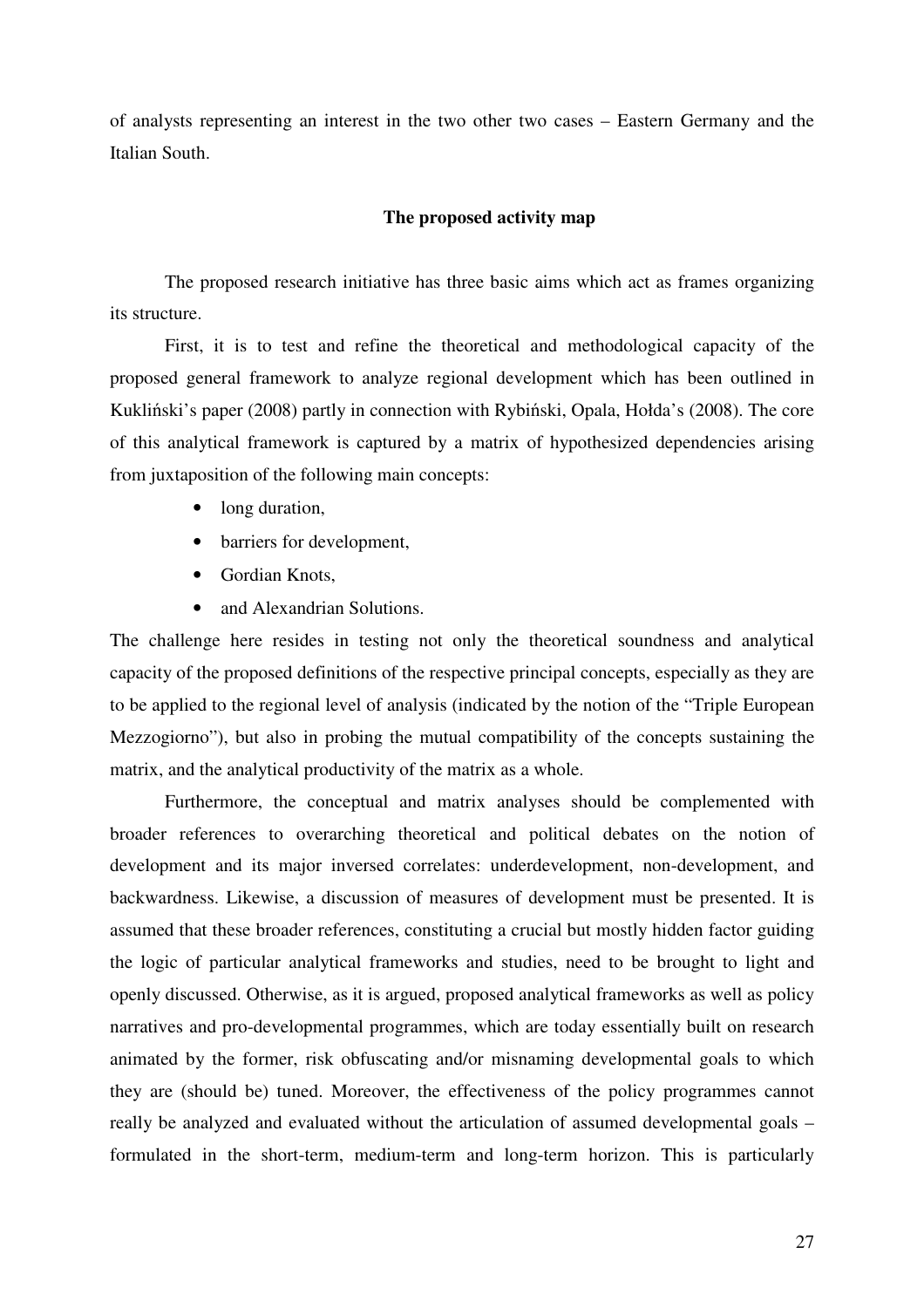important in the case of the backward regions where most often than not an imitative approach to development is taken.

Second, the planned research initiative is to put the proposed analytical framework to an empirically informed test by using it to analyze and compare some of the available comprehensive "research" and "policy" histories of the three manifest cases of the supposed durable European *regional non-development*, i.e.

- Southern Italy
- Eastern Germany
- Eastern Poland.

The analyzes will include an overview of both statistical data on the "Triple European Mezzogiorno", which are supposed to measure the degree to which the respective regions have/have not "caught up" with their national and European "developed cores", and dominant scientific and political discourses informing the policy-making addressed at the regions. An effort will be made at carrying out a critical review of these data not only from the point of view of the three particular "isolated" case studies, but also aimed at identifying some common features of the three cases as they are framed by the dominant discourses. At the same time, at least some of the neglected and missing aspects of the majority of the existing regional development analyses, policy recommendations should be pointed out.<sup>21</sup>

In addition, on the basis of the existing and hypothesized evidence from the "developmental history" of the Italian Mezzogiorno, Eastern Germany and, partly, Eastern Poland, so far, one of the basic questions asked usually on the grounds of the classical Roman law should be put as mandatory in evaluative analyses of any publicly-funded programmes to support regional development. The question reads: "*Cui prodest*?", or else: "Who benefits?". An accurate, honest and unbiased answer to this question could in several instances reverse the tenor of policy evaluations, for instance by pointing to the fact that the pro-developmental measures are mainly consumed by actors placed outside of the targeted regions. However, in general a new methodology of measuring costs and benefits generated by public programmes to support development is needed.

This methodology must first of all encompass all three time-horizons (short-, mediumand long-term) as well as enabling identification of a whole chain of beneficiaries of policy programmes, not being satisfied solely with immediate beneficiaries, or so called literal endusers. Also, it ought to be capable of taking into account the fact that costs generated by the

 $21$  Cf. the concept of spatial pioneers discussed above.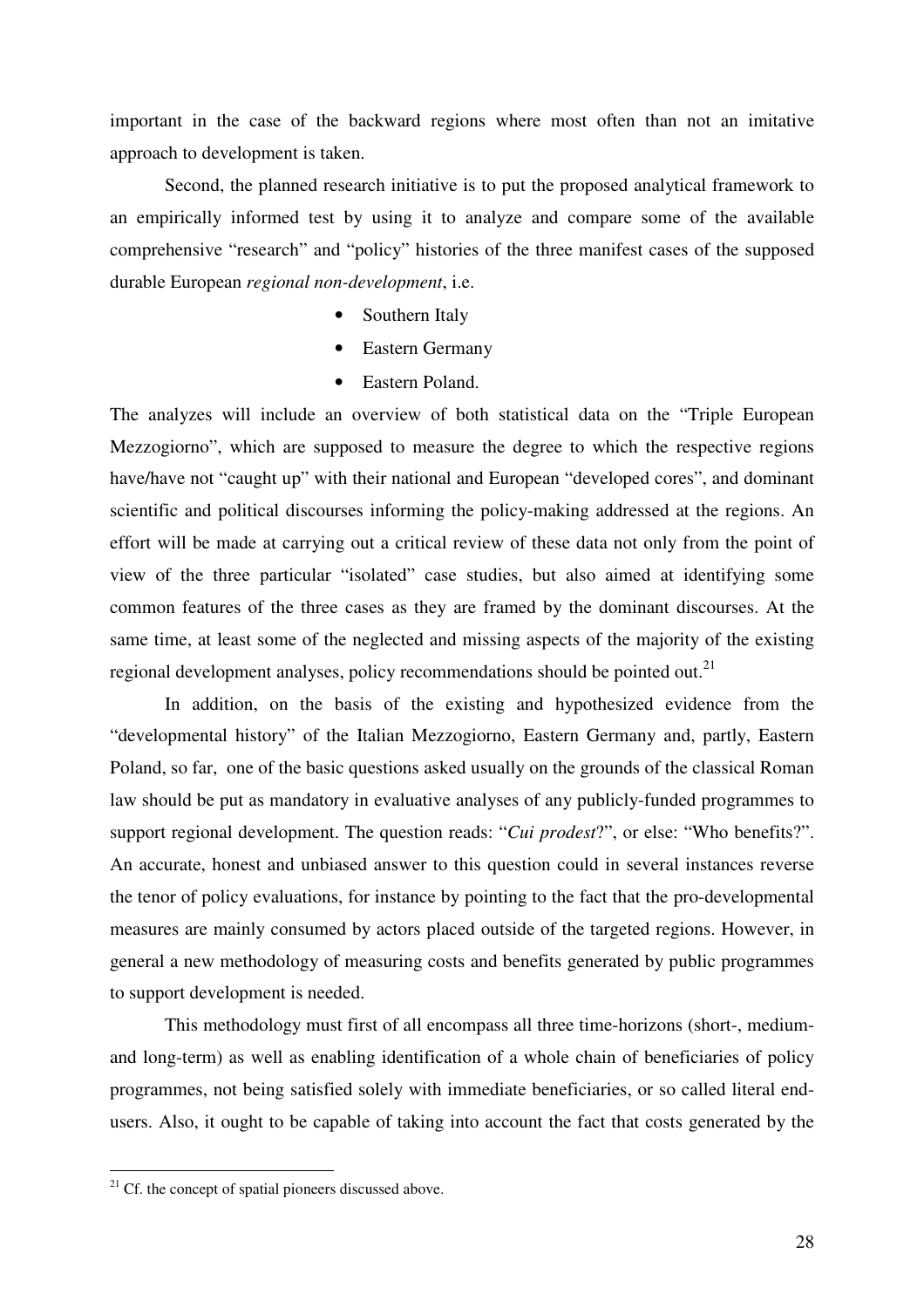public development-support programmes are as a rule converted into some actors' gains. Moreover, to overcome the usual quantitative and econometric bias, this new methodology of costs and benefits might need to incorporate at least some of the soft, anthropological techniques and measures, which have already proved its value in research on the preaccession assistance in Poland (cf. Wedel, 1998; Dunn, 2007). Otherwise it could for instance make a better use of the Bourdiean theory of capitals (cf. Gąsior-Niemiec, 2004; Zarycki, 2004).

Third, the proposed research initiative is to formulate – on the basis of the aforementioned analyses and reviews – a set of recommendations focused on the regions of the so called Polish "Eastern Wall" both as an instance of the "Triple European Mezzogiorno" and a particular case in the framework of the Polish regional scene. The recommendations should in particular entail:

- 1) a call to incorporate the insights flowing from the comparative research on the Triple European Mezzogiorno into the body of assumptions underpinning the long-term regional strategy of development of Eastern Poland;
- 2) a call for initiating an extensive *long-term* comparative research programme on regional development in Poland, which should on an on-going basis inform the policy-making and policy-implementation agendas, especially at the regional and national level.

The former call is justified in Poland in particular by the need to incorporate fresh insights and conclusions derived from novel analyses of conspicuous failures and some unexpected successes of the two major large scale region-development programmes in the European history, that is the Italian Mezzogiorno programme and the German *Aufbau Ost* programme at the moment when a large pro-developmental programme – comparable in relative terms – is about to be started to address regions of Eastern Poland.

The latter call is justified by a striking absence of research initiatives that could produce a long term, dynamic analytical picture of Polish regions and their developmental processes – no Putnamesque or Bourdiean research programme has been implemented so far. This absence translates into a weakness of diagnostic and prognostic capacities of the Polish regional actors (cf. Jakubowska, Kukliński, Żuber, 2007 and 2008) as well as a weakness of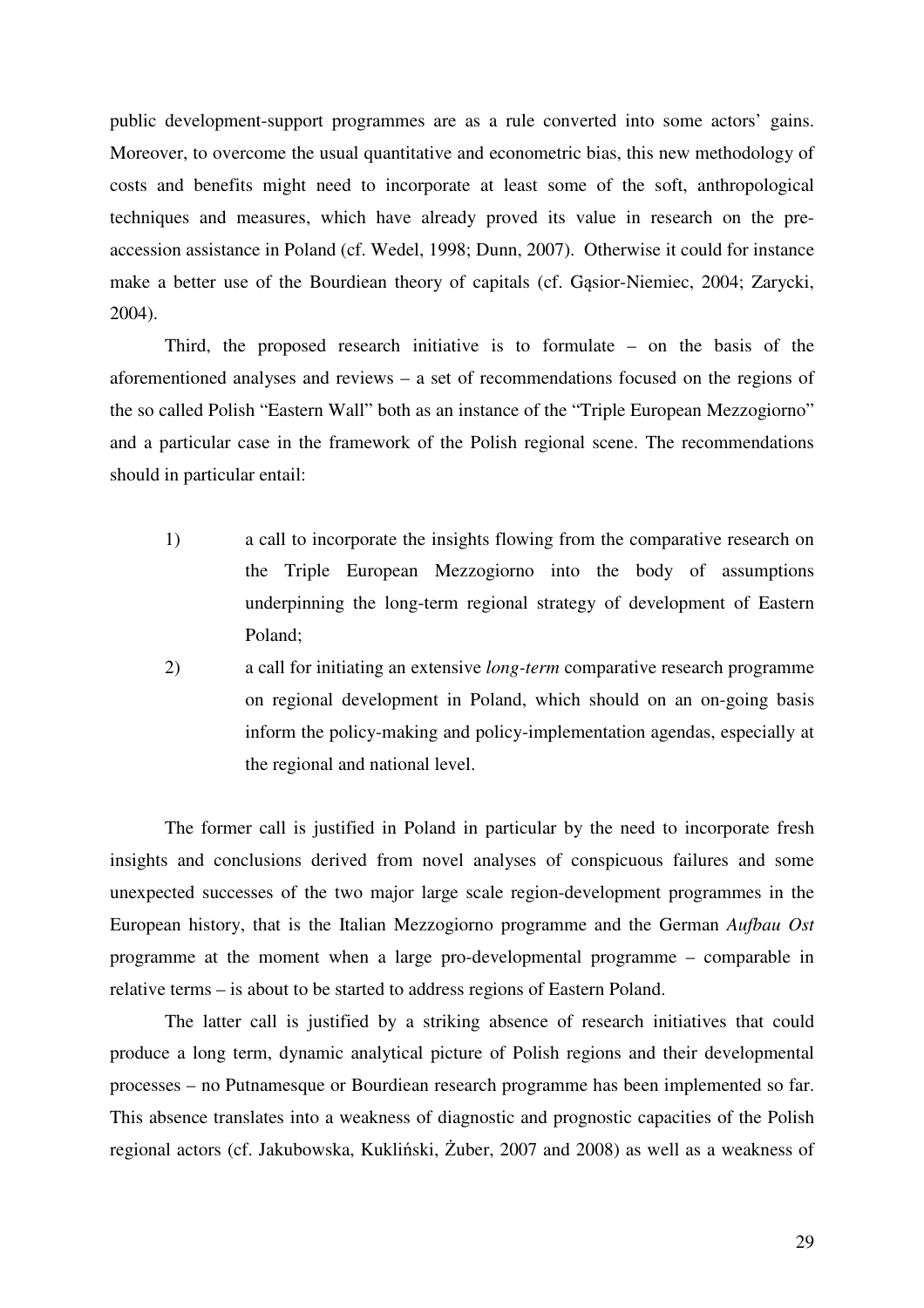the many currently prevailing research initiatives which are carried out in the context of the policy of regional development.

The main of those weaknesses, whose degrees empirically vary, might be specified as follows:

- a) lacking long-term orientation of the regional research, resulting in incompleteness and fragmentation of the available data on regions, which reinforces the short-term policy perspective;
- b) lacking holistic orientation of the regional research, resulting in one-sidedness (usually "economization" and macro-level perspective) of the interpretations and conclusions based on the research findings, which further reinforces the sectoral and macro-level policy perspective;
- c) lacking multi-level orientation of the regional research, resulting in the ignoring of the impact of global-to-local contexts for regional development, which hinders identification of many of hidden factors and actors contributing to regional development/non-development;
- d) lacking embeddedness of the regional research in the respective regions, resulting in the clash between the exogenous and endogenous developmental diagnoses, prognoses, and methodologies of the implementation of developmental options, which reinforces the colonial paradigm inherent in most of the policy perspectives;
- e) lacking on-going flows between the regional research institutions and regional public and private developmental agents, resulting in dysfunctional lags between diagnoses and actions, which in particular undermines the effectiveness and/or purposefulness of many short- and medium-term policy measures, such as for instance local labour market policies;
- f) lacking public awareness of the problematic of regional development, resulting in the reinforcement of short-term life strategies, both on the level of enterprises and individuals;
- g) lacking institutional trust in Poland, resulting in charges leveled by the public against the regional authorities concerning their supposedly instrumental (occasional) production and use of selective regional data to justify e.g. the allocation of public support.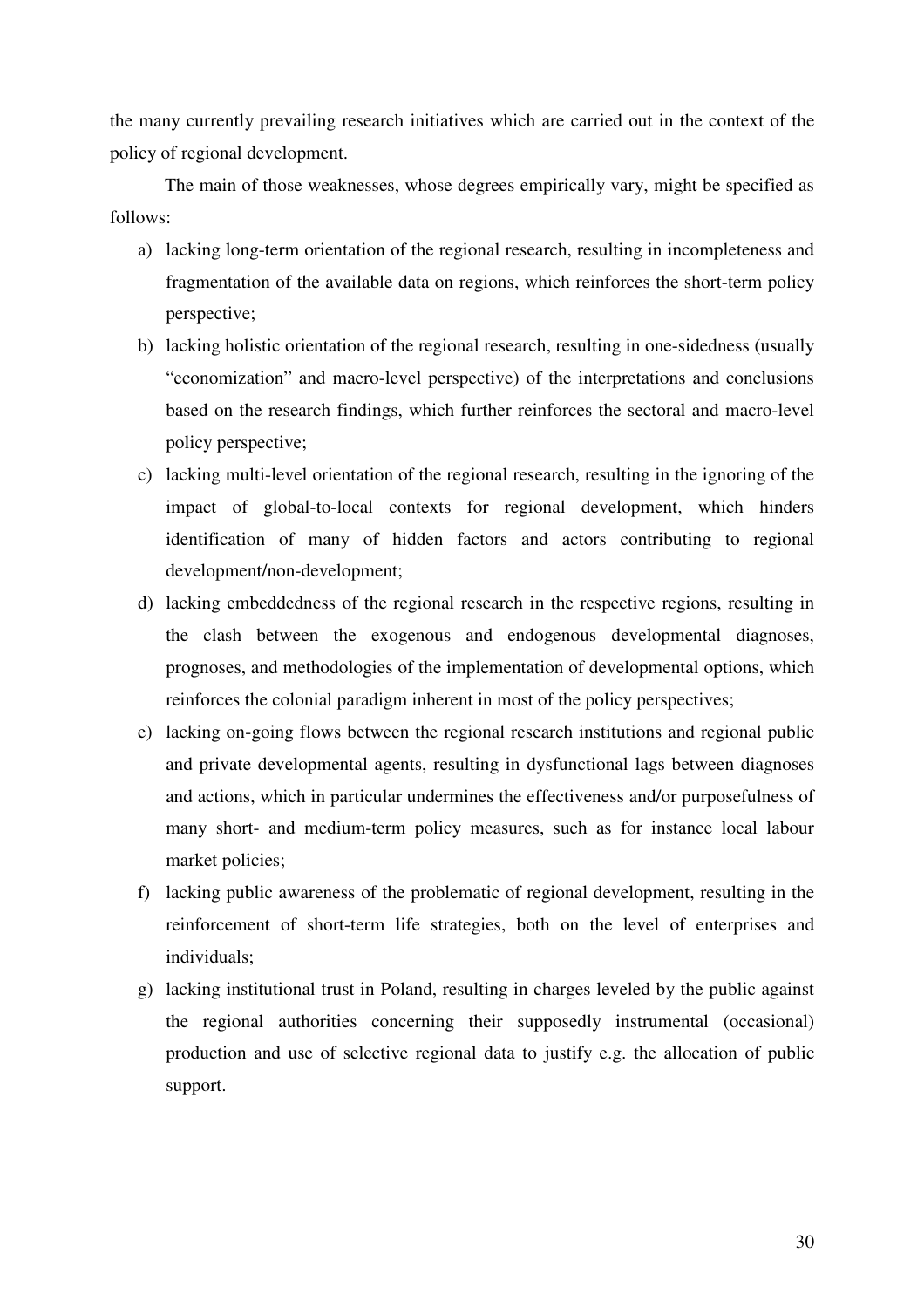## **Selected references**

Aniello V. 2001. "The Competitive Mezzogiorno (Southern Italy): Some Evidence from the Clothing and Textile Industry in San Giuseppe Vesuviano", *International Journal of Urban and Regional Research*, v. 25 (3), pp. 517-534.

Assman J. 2007. "Das Gespenst des Mezzogiorno. Welches Entwicklung scenario erwartet Ost-Deutchland", *Perspective 21*, Issue 21-22, pp. 41-70.

Banfield E. C. 1958. *The Moral Basis of a Backward Society*. The Free Press, New York.

Buchowski M. 2006. "The Specter of Orientalism in Europe: From Exotic Other to Stigmatised Brother", *Anthropological Quarterly* 79(3), pp. 463-482.

*Ekspertyzy do Strategii Rozwoju Społeczno – Gospodarczego Polski Wschodniej*. *Tom 1 - Rozwój Polski Wschodniej, Narodowa Strategia Spójno*ś*ci*. Ministerstwo Rozwoju Regionalnego, 2007. Warszawa.

Eliasson G. 2001. "Knowledge and Social Capital in Economic Growth", w: Kukliński A. (red.). *The Development of Knowledge Based Economy in Europe*. Warsaw.

Eltges M., Strubelt W. 2007. "Equal Living Conditions and Their Fiscal Bases", in: Lentz S. (ed). 2007. *German Annual of Spatial Research and Policy. Restructuring Eastern Germany*. Springer, Berlin, pp. 57-78.

Fidrmuc J., Gerxhani K. 2006. "Mind the Gap! Has Communism Destroyed Social Capital?", CEU Budapest economics seminar series (June 13, 2006).

Freeman C. 1992. *Economies of Hope. Essays on Technology, Change, Economic Growth and the Environment*. Printer Publishers, London.

Gambetta D. (ed.). 1988. *Trust: Making and Breaking Co-operative Relations*. Basil Blackwell, Oxford.

Gambetta D. 1993. *The Sicilian Mafia*. Harvard University Press, London.

Gąsior-Niemiec A. 2003a."Mezzogiorno – Próba reinterpretacji", *Studia Regionalne i Lokalne* no 1/2003, pp. 125-148.

Gąsior-Niemiec A. 2004. "Pole, habitus i *imago regionis*: propozycja nowego podejścia do analizy regionu", *Studia Regionalne i Lokalne*, no 4(18), pp. 13-36.

Gasior-Niemiec A. 2008b. "Regional studies: a practical exercise in transgressing disciplines and paradigms", in: Gąsior-Niemiec A., J. Niżnik (eds). *The Individuality of a Scholar and Advancement of Social Science*. Rewasz Publishing House, Pruszków.

Gasior-Niemiec A. 2008c. "New Regionalism. An Outline of the problematic", in: Patrycja Jakubowska, Antoni Kukliński, Piotr Zuber (eds). *The Future of European Regions*. Ministry of Regional Development, Warsaw.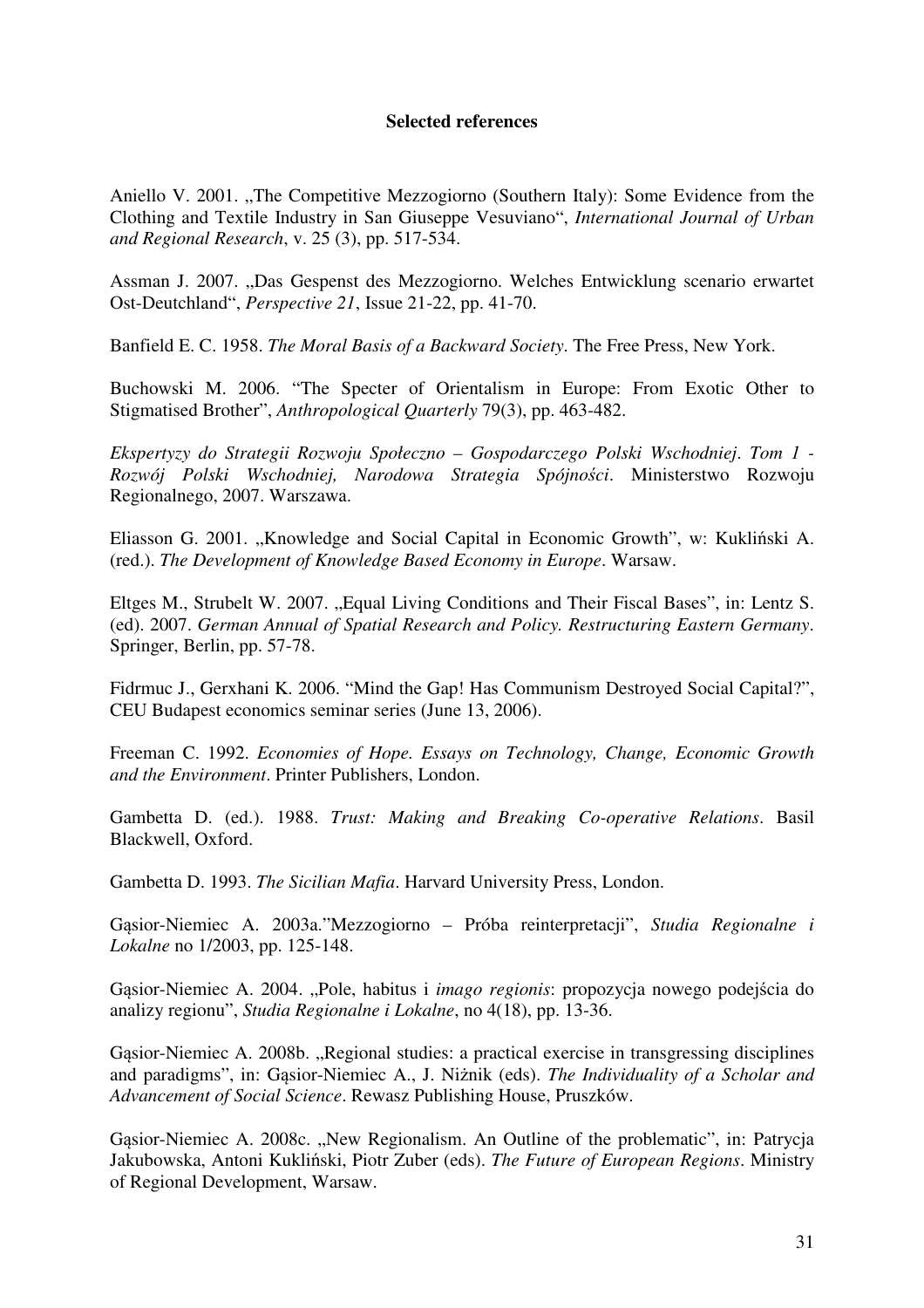Gasior-Niemiec A. 2009. "Local government in the process of transformation", in: P. Blokker, Dallago B. (eds). 2008. *Regional Diversity and Local Development in the New Member States*, Palgrave, London (forthcoming).

Gąsior-Niemiec A., Gliński P. 2007. "Polish traditions of self-organization, social capital and the challenge of Europeanisation", in: Frane Adam (ed.). 2007. *Social Capital and Governance: Old and New Members in Comparison*. LIT Verlag, Münster.

Gąsior-Niemiec A., Szomburg J., Zarycki T. 2008. "Jakich regionów potrzebujemy, jak je tworzyć?", in: Szomburg J. (ed.). *Jak tworzy*ć *regiony z krwi i ko*ś*ci?* (series Wolność i Solidarność, no 6). Instytut Badań nad Gospodarką Rynkową, Gdańsk, pp. 7-19.

Grosse T. G. 2004. *Polityka regionalna Unii Europejskiej. Przykład Grecji, Włoch, Irlandii i Polski*. Instytut Spraw Publicznych, Warszawa.

Herfert G., Lentz S. 2007. "New Spatial Patterns of Population Development as a Factor in Restructuring East Germany", in: Lentz S. (ed). 2007. *German Annual of Spatial Research and Policy. Restructuring Eastern Germany*. Springer, Berlin, pp. 91-110.

Jakubowska P., Kukliński A., Żuber P. (eds). 2008. *Problematyka przyszło*ś*ci regionów. W poszukiwaniu nowego paradygmatu*. Ministerstwo Rozwoju Regionalnego, Warszawa.

Jałowiecki B. 2008. " [in:] Jakubowska P., Kukliński A., Żuber P. (eds). 2008. Problematyka *przyszło*ś*ci regionów. W poszukiwaniu nowego paradygmatu*. Ministerstwo Rozwoju Regionalnego, Warszawa.

Kawka R. 2007. "Regional Disparities in the GDR – Do They Still Matter?", in: Lentz S. (ed). 2007. *German Annual of Spatial Research and Policy. Restructuring Eastern Germany*. Springer, Berlin, pp. 41-56.

Keim K.-D. 2007. "On the difficulties involved with the examination of complex policy agendas", [w:] Lentz S. (red). 2007. *German Annual of Spatial Research and Policy. Restructuring Eastern Germany*. Springer, Berlin, pp. 27-40.

Kuhn M., Liebmann H. 2007. "Strategies for Urban Regeneration – The Transformation of Cities in Northern England and Eastern Germany", in: Lentz S. (ed). 2007. *German Annual of Spatial Research and Policy. Restructuring Eastern Germany*. Springer, Berlin, pp. 123-138.

Kukliński A. 2008a. "Gordian Knots – A New Trajectory of the Regio Futures Programme. The Triple European Mezzogiorno"  $(2<sup>nd</sup>$  May, 2008, Warsaw).

Lentz S. (ed). 2007. *German Annual of Spatial Research and Policy. Restructuring Eastern Germany*. Springer, Berlin.

Mathiessen U. 2007. "Strenghtening the Human Resource Base in Eastern German Regions", in: Lentz S. (ed). 2007. *German Annual of Spatial Research and Policy. Restructuring Eastern Germany*. Springer, Berlin, pp. 111-122.